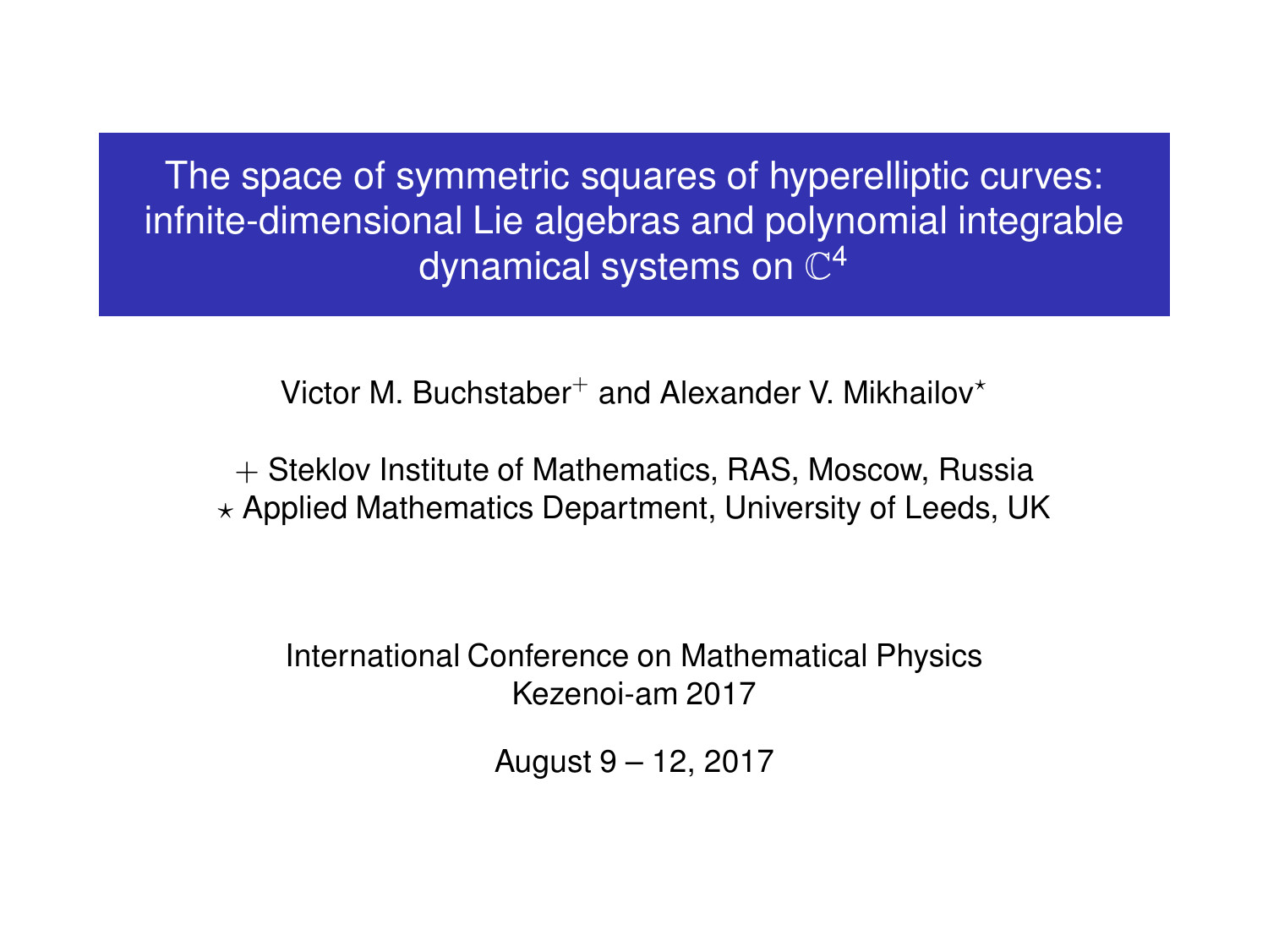There are quite a few types of infinite dimensional Lie algebras which can be studied in depth, including:

- $\blacktriangleright$  Witt algebra,
- $\blacktriangleright$  Kac-Moody algebras,
- $\blacktriangleright$  Automorphic Lie algebras,
- $\blacktriangleright$  Polynomial algebras,
- $\blacktriangleright$  Lie algebras of vector fields tangent to algebraic varieties.

All these infinite dimensional algebras have a faithful representation which can be completely characterised by a finite set of structure elements because they have a structure of a finitely generated module over a certain Noetherian ring (such as a polynomial ring or a coordinate ring of an affine variety).

These algebras have very many applications and are interesting in their own merit.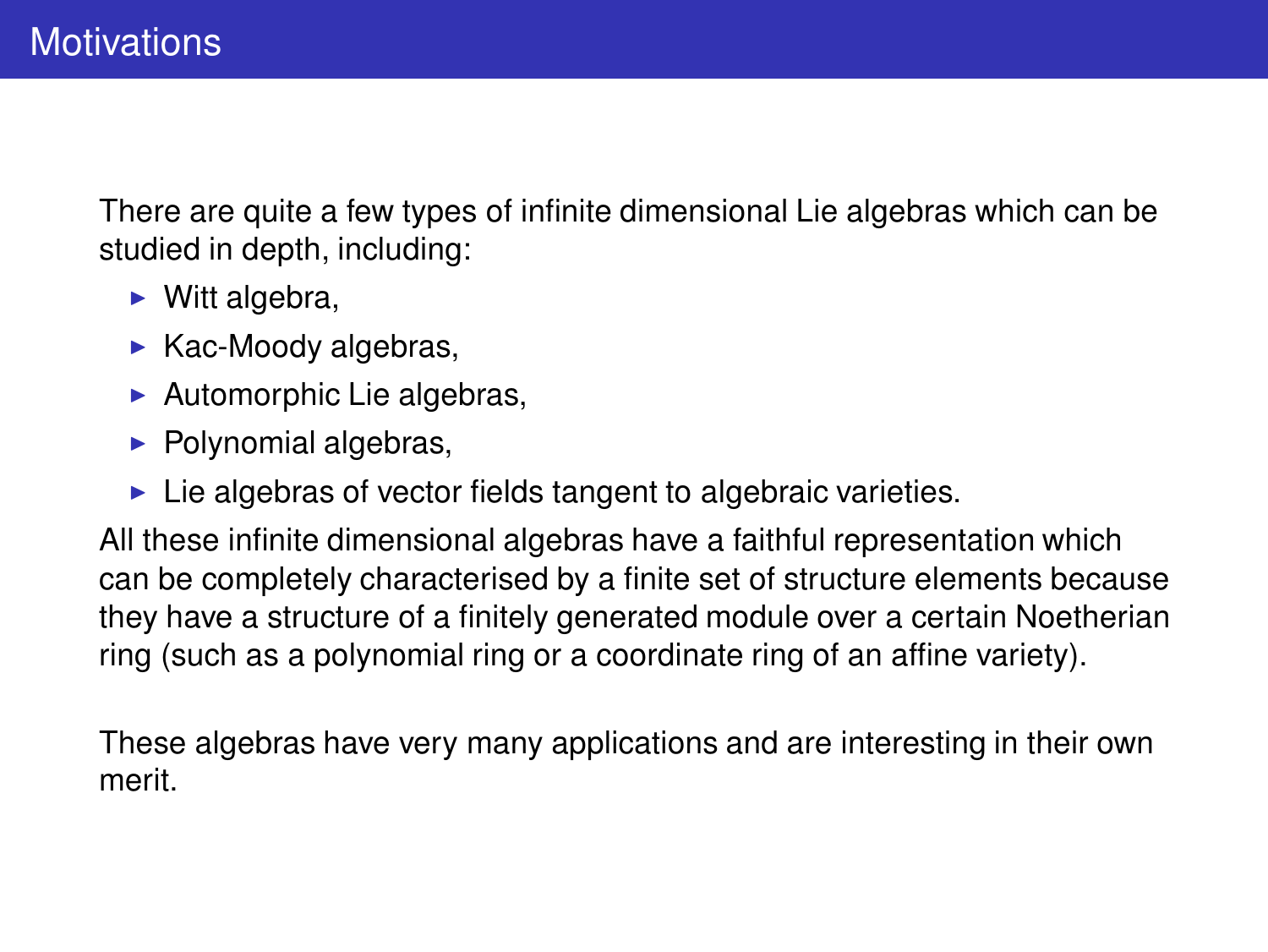## **Outline**

- $\blacktriangleright$  Universal space Sym<sup>2</sup>( $\mathcal{V}$ ) of the symmetric square of hyperelliptic curves and its coordinate ring.
- $\triangleright$  Vertical and projectable derivations (vector fields).
- ▶ The Newton derivations and Arnold's problem of vector fields on  $Sym^N(\mathbb{C})$ .
- Ifting the Witt algebra of the Newton derivations to Sym<sup>2</sup>( $V$ ).
- $\triangleright$  Vertical derivations and extension of the Witt algebra.
- ◮ Two commutative vertical derivations and corresponding integrable dynamical systems on  $\mathbb{C}^4.$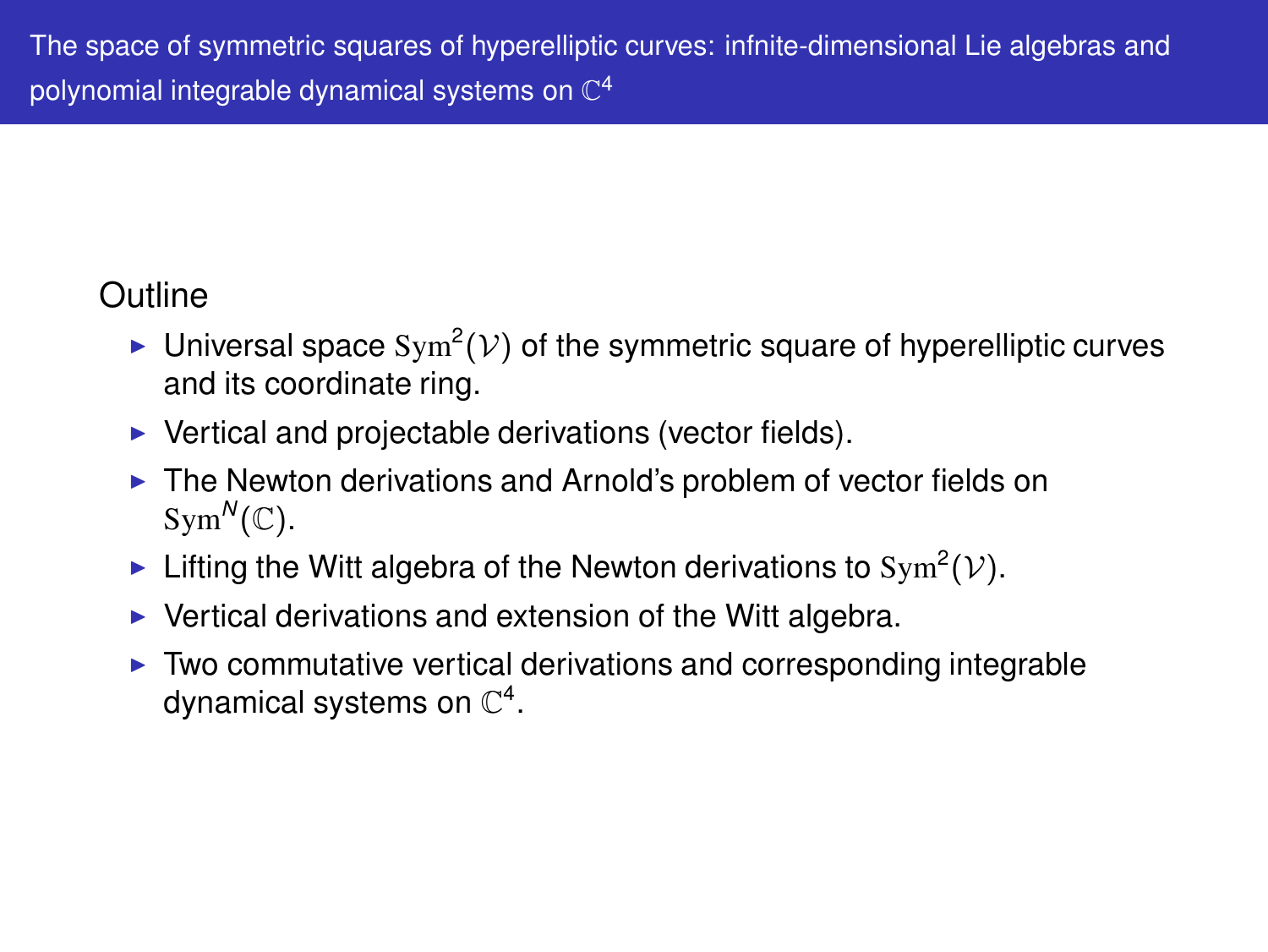## Symmetric square of hyperelliptic curves

Let integer  $N\geq 3.$  A hyperelliptic curve  $\mathcal{V}_{\mathbf{x}}$  of degree  $N$  in  $\mathbb{C}^2$  we represent as

$$
\mathcal{V}_{\textbf{x}}=\{(X,Y)\in\mathbb{C}^2\,|\,\pi(X,Y)=0\}
$$

where

$$
\pi(X, Y) = Y^2 - \prod_{k=1}^{N} (X - x_k)
$$

and  $\mathbf{x} = (x_1, \ldots, x_N)$  are complex parameters. If  $x_i \neq x_i$ ,  $\forall i \neq j$  then the curve is non-singular and of genus  $g = \left[\frac{N-1}{2}\right]$ .

In  $\mathbb{C}^{4+N}=\mathbb{C}^2\times\mathbb{C}^2\times\mathbb{C}^N$  with variables  $(X_1,Y_1),(X_2,Y_2),(x_1,\ldots,x_N)$  we consider the affine variety

$$
W = \{ (X_1, Y_1, X_2, Y_2, X_1, \ldots, X_N) \in \mathbb{C}^{4+N} \mid \pi(X_1, Y_1) = 0, \ \pi(X_2, Y_2) = 0 \}.
$$

The group  $G = S_2 \times S_N$  acts on W by the involution

$$
(X_1, Y_1) \longleftrightarrow (X_2, Y_2)
$$

and permutations of variables  $x_1, \ldots, x_N$ .

The universal space  $\mathrm{Sym}^2(\mathcal{V})=W/G.$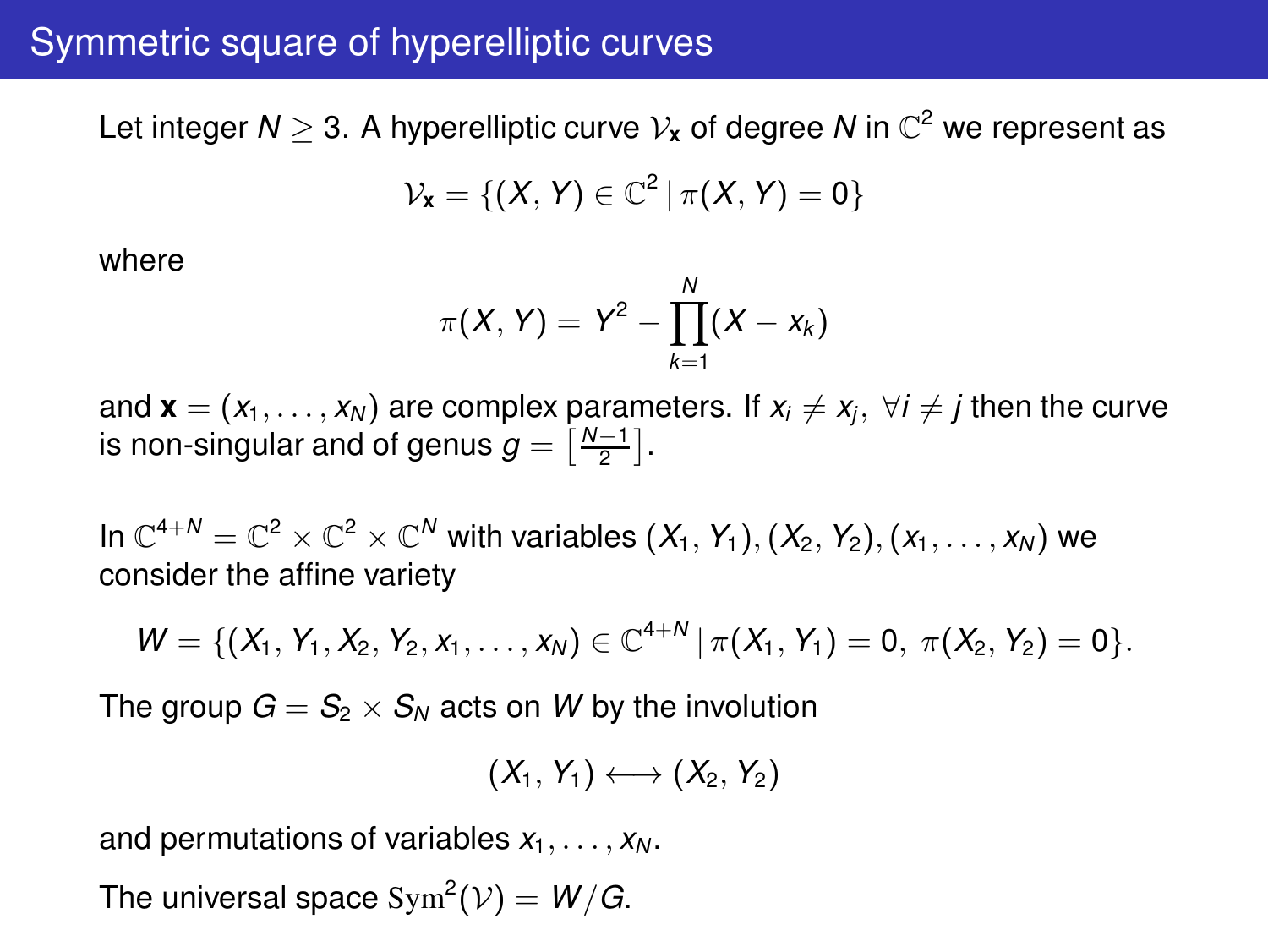### The coordinate ring of the symmetric square of hyperelliptic curves

The affine variety *W* corresponds to the ideal generated by  $\pi(X_1, Y_1), \pi(X_2, Y_2)$ :

$$
J_W = (\pi(X_1, Y_1), \pi(X_2, Y_2)) \subset \mathbb{C}[X_1, Y_1, X_2, Y_2, x_1, \ldots, x_N].
$$

The coordinate ring of *W* is

$$
\mathcal{R}_W=\mathbb{C}[X_1,Y_1,X_2,Y_2,x_1,\ldots,x_N]/J_W
$$

The coordinate ring of  $\mathrm{Sym}^2(\mathcal{V}) = W/G$  is ring of invariants

 $\mathcal{R}_W^G = (\mathbb{C}[X_1, Y_1, X_2, Y_2, x_1, \ldots, x_N]/J_W)^G \simeq (\mathbb{C}[X_1, Y_1, X_2, Y_2, e_1, \ldots, e_N]/J_W^{S_N})^{S_2},$ 

where  $e_1, \ldots, e_N$  are standard symmetric polynomials

$$
e_0 = 1, e_1 = x_1 + \cdots + x_N, e_2 = \sum_{0 < i_1 < i_2 \leq N} x_{i_1} x_{i_2}, \ldots, e_N = x_1 x_2 \cdots x_N
$$

and the ideal

$$
J_W^{S_N} \subset \mathbb{C}[X_1, Y_1, X_2, Y_2, e_1, \ldots, e_N]
$$

is generated by  $(\pi(X_1, Y_1), \pi(X_2, Y_2))$ 

$$
\pi(X, Y) = Y^2 - \prod_{k=1}^{N} (X - x_k) = Y^2 - \sum_{k=0}^{N} (-1)^k e_k X^{N-k}
$$

.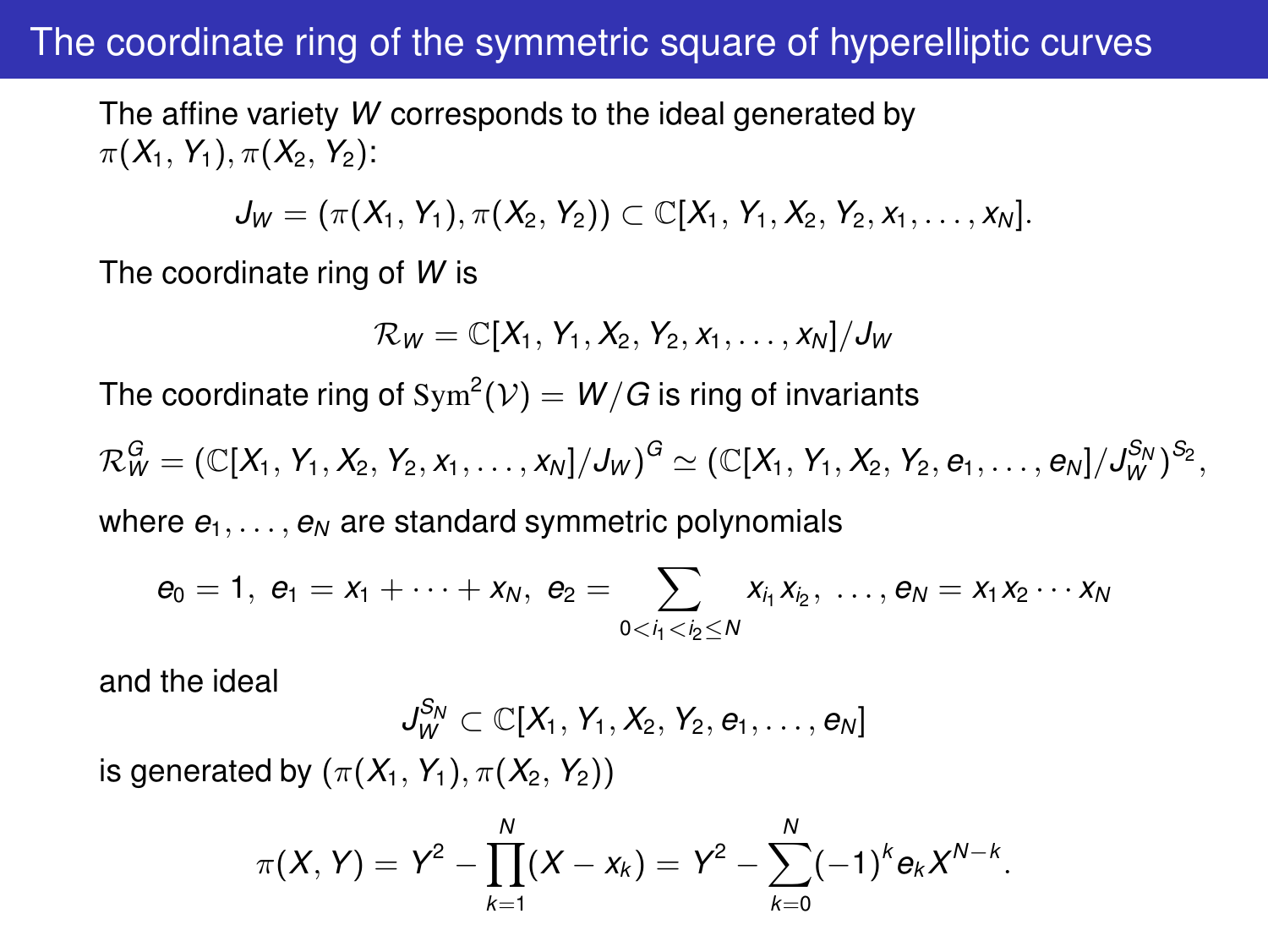#### **Proposition**

*Let the group*  $S_2$  *be generated by the involution*  $(X_1, Y_1) \longleftrightarrow (X_2, Y_2)$  *then* 

$$
\mathbb{C}[X_1, Y_1, X_2, Y_2]^{S_2} \simeq \mathbb{C}[u_2, u_4, v_5, v_{N+2}, v_{2N}]/(v_{N+2}^2 - u_4v_{2N})
$$

*where*

$$
u_2 = X_1 + X_2, \quad u_4 = (X_1 - X_2)^2, \quad v_N = Y_1 + Y_2,
$$
  

$$
v_{N+2} = (X_1 - X_2)(Y_1 - Y_2), \quad v_{2N} = (Y_1 - Y_2)^2
$$

*is a basis of the group invariants.*

#### **Corollary**

A homogeneous polynomial map  $\xi:\mathbb{C}^2\times\mathbb{C}^2\mapsto\mathbb{C}^5$ 

$$
\xi((X_1,Y_1),(X_2,Y_2))=(u_2,u_4,v_N,v_{N+2},v_{2N}),
$$

enables us to identify the manifold  $\text{Sym}^2(\mathbb{C}^2) = (\mathbb{C}^2 \times \mathbb{C}^2)/S_2$  with a *hypersurface in*  $\mathbb{C}^5$  *given by the equation u<sub>4</sub>v*<sub>2*N*</sub> − *v*<sub> $N+2$ </sub> = 0*.*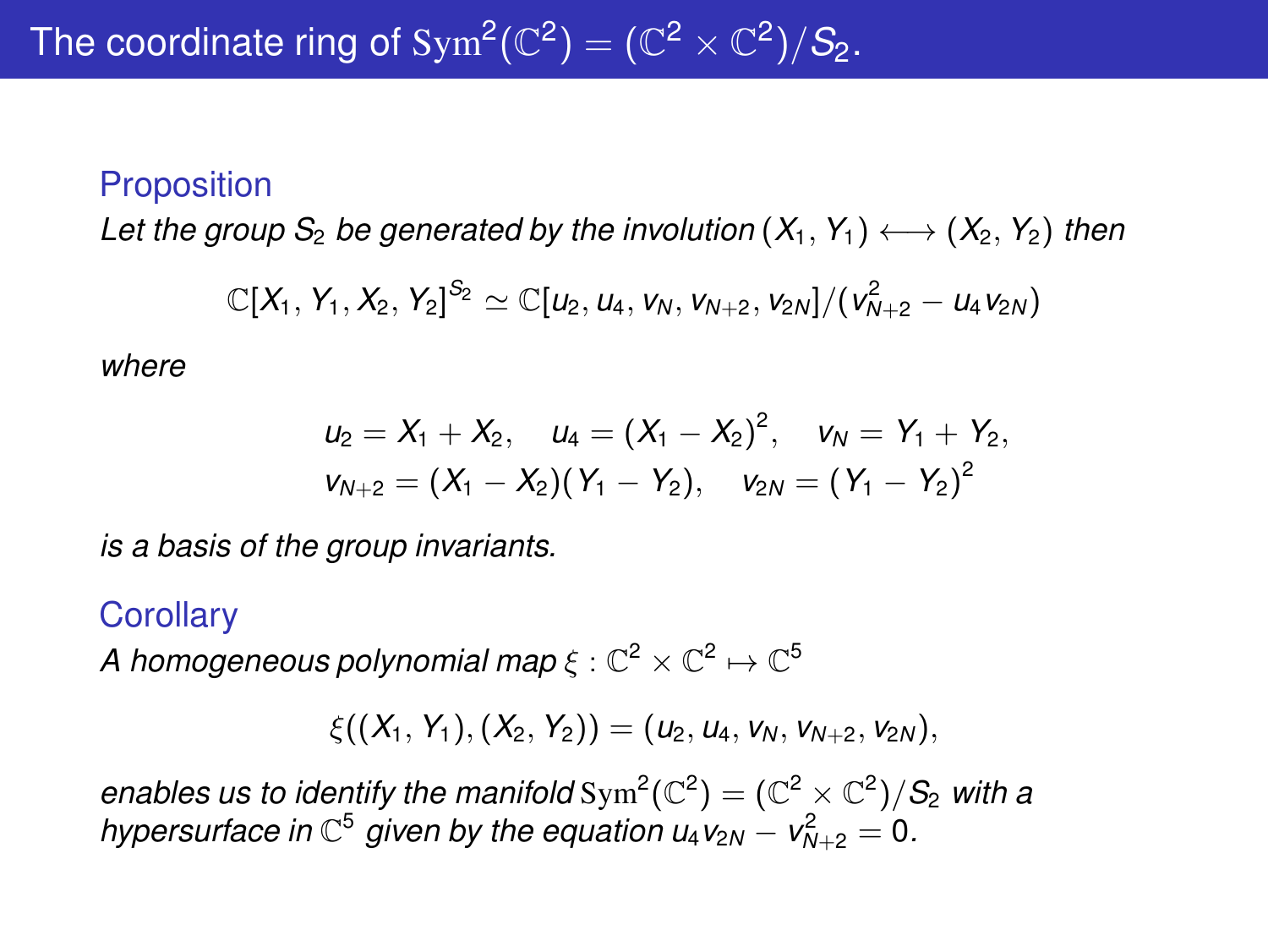## **Grading**

All our varieties can be made homogeneous if we assume the following grading weights for the variables

$$
|X_i| = 2, |Y_i| = N, |x_k| = 2, |u_k| = |v_k| = k.
$$

If we introduce  $y_{2k} = e_k$  then

$$
|y_s|=s.
$$

We can represent  $\mathrm{Sym}^2(\mathcal{V})$  as affine variety in the space  $\mathbb{C}^{N+5}$  with homogeneous *G*–invariant coordinates

*u*2, *u*4, *v<sup>N</sup>* , *v<sup>N</sup>*+<sup>2</sup>, *v*2*<sup>N</sup>* , *y*2, *y*4, . . . , *y*2*<sup>N</sup>* .

Namely

$$
\mathrm{Sym}^2(\mathcal{V})=V(I)\subset\mathbb{C}^{N+5}.
$$

**Where** 

$$
I\subset \mathbb{C}[u_2, u_4, v_8, v_{N+2}, v_{2N}, y_2, y_4, \ldots, y_{2N}]
$$

is the ideal defined in the following Proposition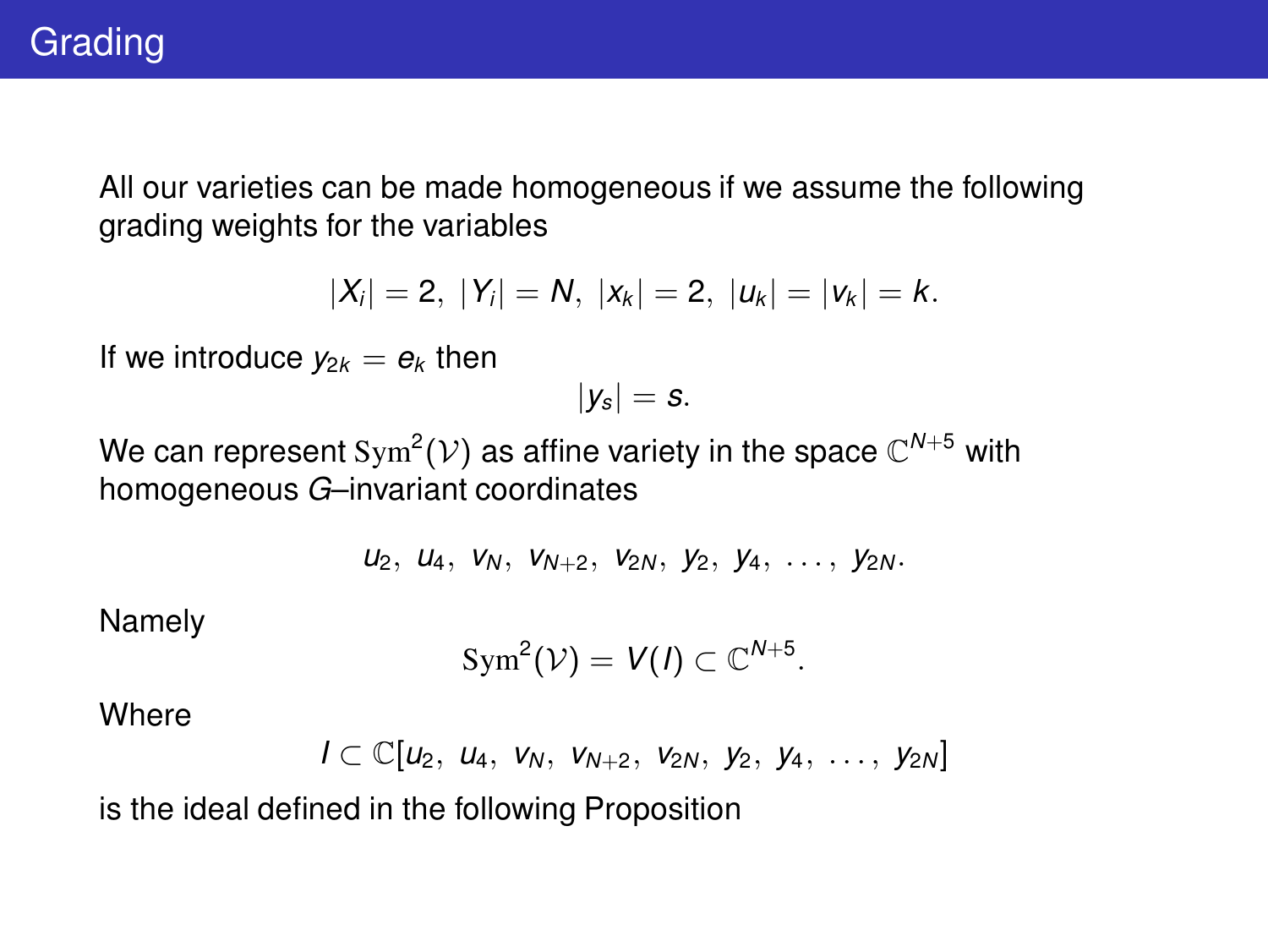## Coordinate ring of the symmetric square of hyperelliptic curves

With  $W \subset \mathbb{C}^{N+4}$  we associate its coordinate ring

$$
\mathcal{R}_W=\mathbb{C}[X_1,X_2,Y_1,Y_2,x_1,\ldots,x_N]/J_W.
$$

The coordinate ring of  $\text{Sym}^2(\mathcal{V})$  is the *G*–invariant subring  $\mathcal{R}_W^G \subset \mathcal{R}_W$ .

#### **Proposition**

The ring  $\mathcal{R}_{W}^{G}$  is isomorphic to the graded ring

$$
\mathcal{R}_I=\mathbb{C}[u_2,u_4,v_N,v_{N+2},v_{2N},\mathbf{y}]/I,
$$

*where*  $\mathbf{y} = (y_2, y_4, \dots, y_{2N})$  *and the ideal I has Gröbner basis*  $P_{2N+4} = V_{N+2}^2 - u_4 v_{2N}$ 

$$
P_{2N+2} = v_N v_{N+2} - u_4 \left( a_{2N-2} + \sum_{k=1}^{N-1} (-1)^k y_{2k} a_{2(N-k-1)} \right),
$$

$$
P_{2N} = v_N^2 + v_{2N} - a_{2N} + u_2 a_{2(N-1)} - \sum_{k=1}^{N-1} (-1)^k y_{2k} (2a_{2(N-k)} - u_2 a_{2(N-k-1)}) - (-1)^N 2y_{2N},
$$

$$
P_{3N}=v_Nv_{2N}-v_{N+2}\bigg(a_{2(N-1)}+\sum_{k=1}^{N-1}(-1)^k y_{2k}a_{2(N-k-1)}\bigg).
$$

*and the polynomials*  $a_{2k} = a_{2k}(u_2, u_4)$  *of weight*  $|a_{2k}| = 2k$  are generated by

$$
\frac{4}{(2-u_2t)^2-u_4t^2}=\sum_{k=0}^{\infty}a_{2k}(u_2,u_4)t^k=1+u_2t+\frac{1}{4}\left(3u_2^2+u_4\right)t^2+\frac{1}{2}\left(u_2^3+u_2u_4\right)t^3+\cdots.
$$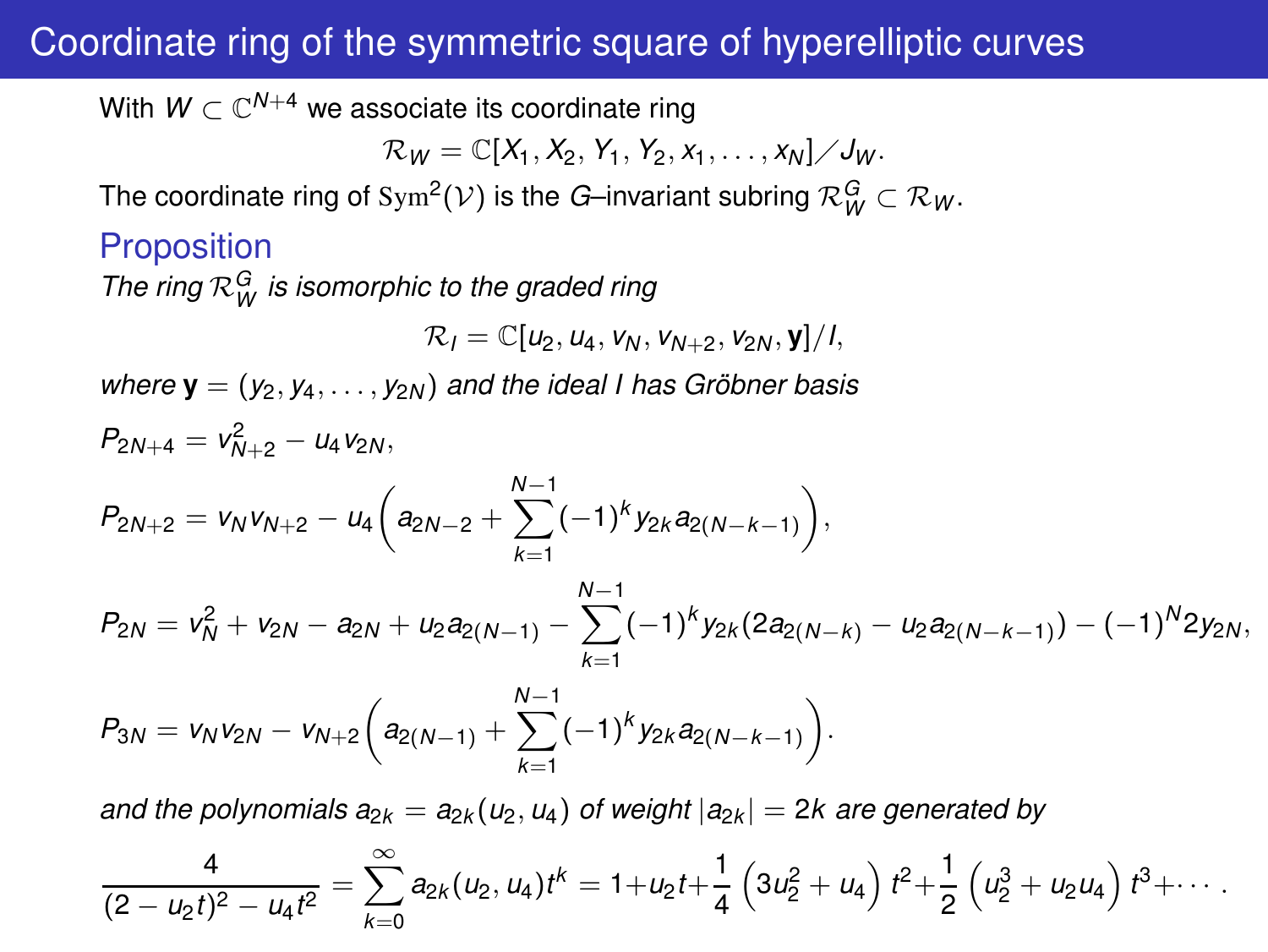#### The universal space  $\text{Sym}^2(\mathcal{V})$  of symmetric squares of hyperelliptic curves is a rational variety

⊛ Thus Sym<sup>2</sup>( $V$ ) = {( $u_2$ ,  $u_4$ ,  $v_N$ ,  $v_{N+2}$ ,  $v_{2N}$ , **y**) ∈  $\mathbb{C}^{N+5}$  |*I* = 0}. If we allow ourself to divide by  $u_4 = (X_1 - X_2)^2$ , than we can resolve the system of equations  $P_{2N+4} = P_{2N+2} = P_{2N} = P_{3N} = 0$  and explicitly express variables *y*<sub>2*N−2</sub>, <i>y*<sub>2</sub>*N*</sub> and *v*<sub>2*N*</sub> as elements of the ring ℂ[*u*<sub>2</sub>, *u*<sub>4</sub>, *v*<sub>*N*</sub>, *v*<sub>*N*+2</sub>, *y*<sub>2</sub>, . . . *y*<sub>2*N−*4</sub>][*u*<sub>4</sub><sup>−1</sup>].</sub>

Moreover if we introduce a new variable  $v_{N-2} = v_{N+2} u_4^{-1}$ , then

$$
y_{2N-2}, y_{2N}, v_{N+2}, v_{2N} \in \mathbb{C}[u_2, u_4, v_{N-2}, v_N, y_2, \ldots y_{2N-4}].
$$

It defines the polynomial map  $\phi\colon \mathbb{C}^{N+2}\to \mathbb{C}^{N+5}$  defined by

$$
\phi: (u_2, u_4, v_{N-2}, v_N, y_2, \ldots y_{2N-4}) = (u_2, u_4, v_N, v_{N+2}, v_{2N}, \mathbf{y})
$$

$$
v_{N+2} = u_4 v_{N-2}, \t v_{2N} = u_4 v_{N-2}^2,
$$
  
\n
$$
y_{2(N-1)} = (-1)^{N-1} \left( v_N v_{N-2} - a_{2(N-1)} - \sum_{k=2}^{N-2} (-1)^k y_{2k} a_{2(N-k-1)} \right),
$$
  
\n
$$
y_{2N} = \frac{(-1)^N}{2} \left[ v_N^2 + v_{2N} - 2a_{2N} + u_2 a_{2(k-1)} - \sum_{k=2}^{N-1} (-1)^k y_{2k} (2a_{2(N-k)} - u_2 a_{2(N-k-1)}) \right].
$$

 $\overline{k-2}$ 

Thus, Sym<sup>2</sup>( $V$ ) is bi-rationally isomorphic to  $\mathbb{C}^{N+2}$ .

#### Theorem

*The mapping* φ *is a bi-rational isomorphism*

$$
\phi\colon \mathbb{C}^{N+2}\setminus\{u_4=0\}\to \text{Sym}^2(\mathcal{V})\setminus (\{u_4=0\}\cap \text{Sym}^2(\mathcal{V})).
$$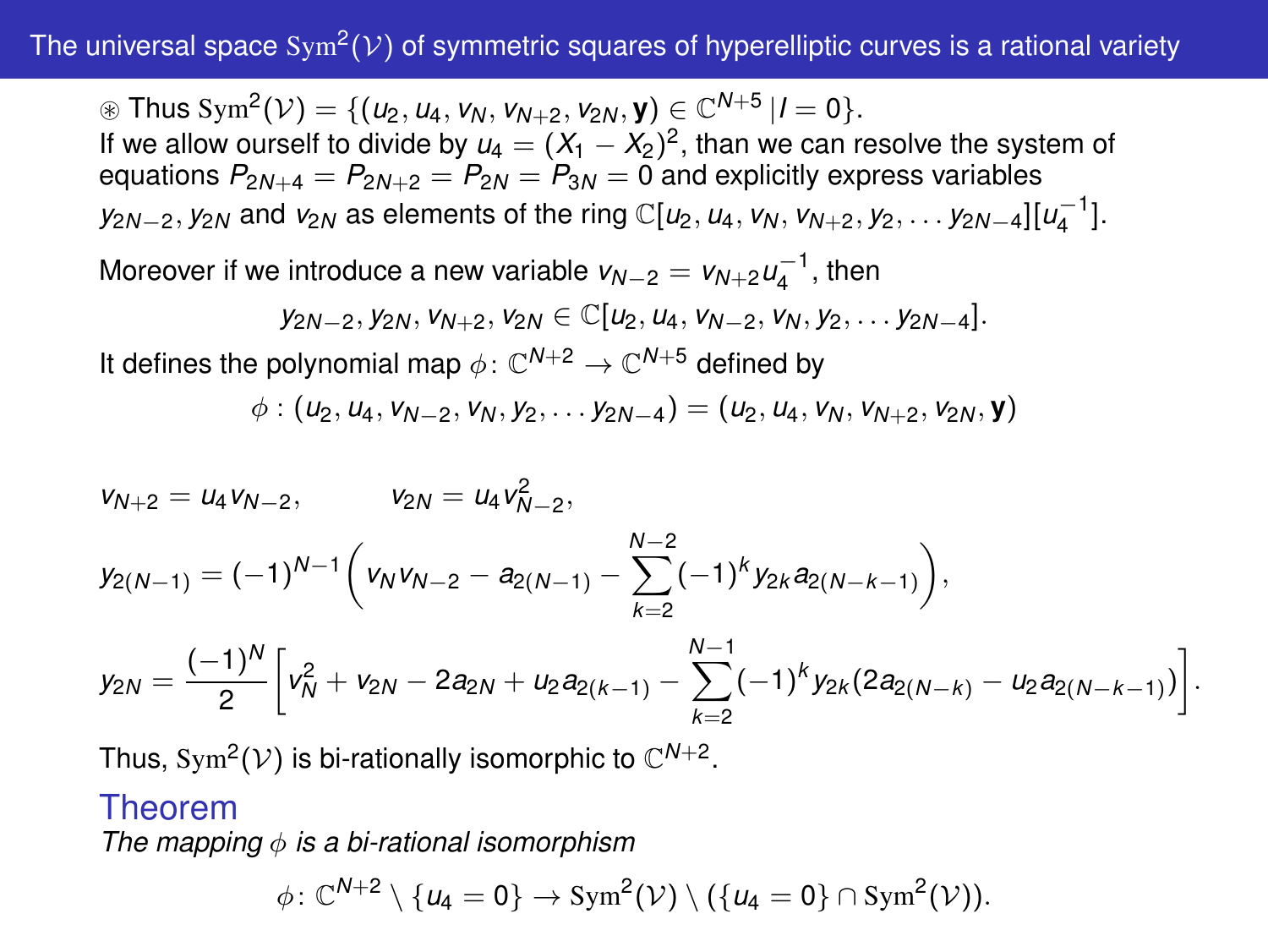$$
\mathbb{C}[x_1, \ldots, x_N; X_1, Y_1, X_2, Y_2] \qquad \mathbb{C}[x_1, \ldots, x_N; X_1, Y_1, X_2, Y_2]/J_W
$$
\n
$$
\cup
$$
\n
$$
\cup
$$
\n
$$
\mathbb{C}[x_1, \ldots, x_N; X_1, Y_1, X_2, Y_2])^{S_N \times S_2} \qquad (\mathbb{C}[x_1, \ldots, x_N; X_1, Y_1, X_2, Y_2]/J_W)^{S_N \times S_2}
$$
\n
$$
\upharpoonright
$$
\n
$$
\mathbb{C}[y_2, \ldots, y_{2N}; u_2, u_4, v_N, v_{N+2}, v_{2N}]/(\text{Syz}) \qquad \mathbb{C}[y_2, \ldots, y_{2N}; u_2, u_4, v_N, v_{N+2}, v_{2N}]/I
$$
\n
$$
\downarrow
$$
\n
$$
\mathbb{C}[y_2, \ldots, y_{2N}, u_2, u_4, v_{N-2}, v_N] \qquad \mathbb{C}[y_2, \ldots, y_{2N-4}, u_2, u_4, v_{N-2}, v_N]
$$
\nwhere  $\text{Syz} = v_{N+2}^2 - u_4 v_{2N} = P_{2N+4}, J_W = (\pi(X_1, Y_1), \pi(X_2, Y_2))$  and  
\n
$$
I = (P_{2N+4}, P_{2N+2}, P_{2N}, P_{3N})
$$
\n
$$
\text{Sym}^2(\mathcal{V}) = \{(y_2, \ldots, y_{2N}; u_2, u_4, v_N, v_{N+2}, v_{2N}) \in \mathbb{C}^{N+5} | P_{2N+4} = P_{2N+2} = P_{2N} = P_{3N} = 0 \}.
$$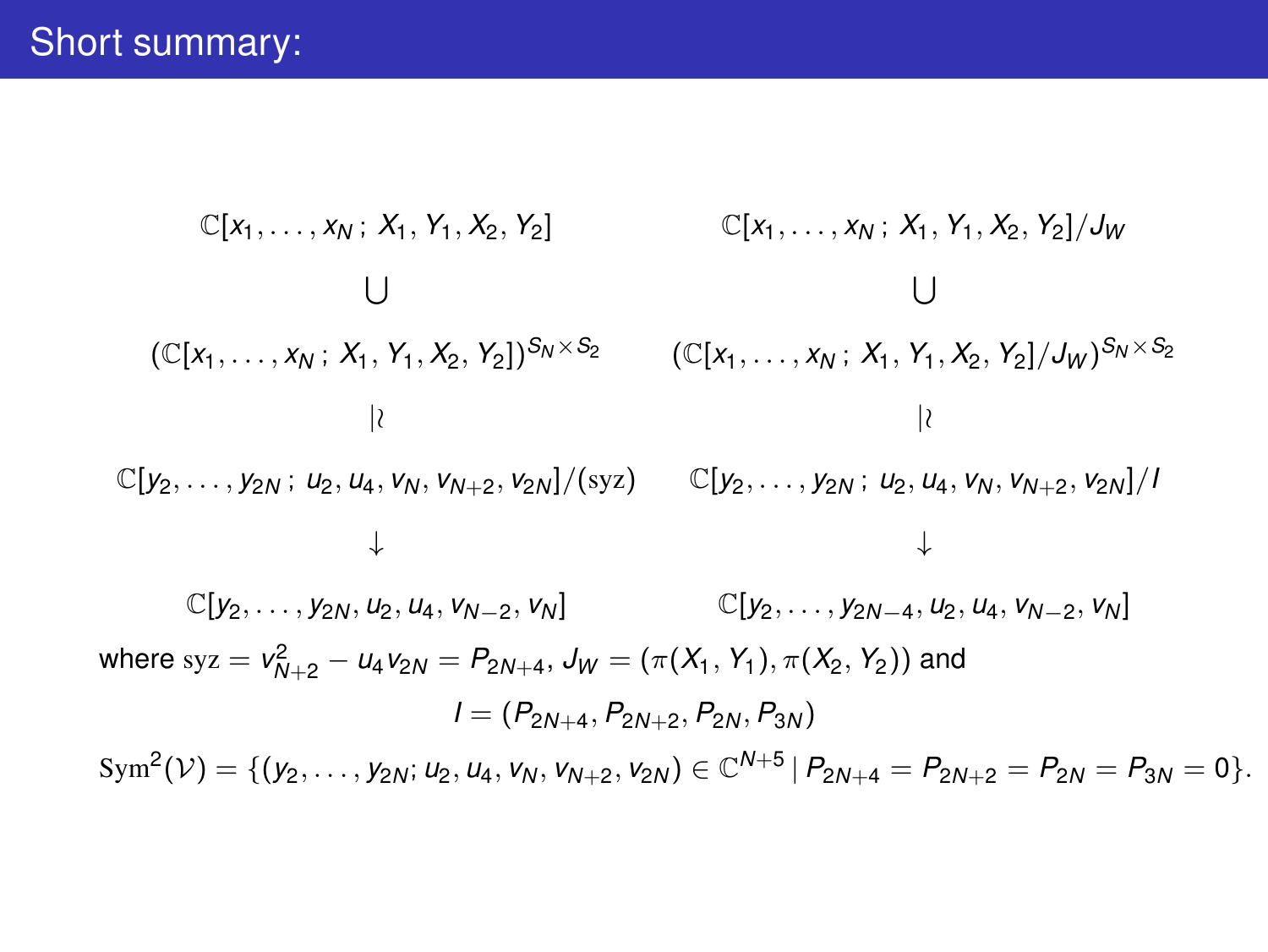## **Definition**

- $\blacktriangleright$  *A derivation L of a quotient ring*  $\mathcal{R} = \mathbb{C}[a_1, \ldots, a_n; b_1, \cdots, b_m]/J$  over *the ideal J is a derivation of the ring*  $\mathcal{R} = \mathbb{C}[a_1, \ldots, a_n; b_1, \cdots, b_m]$  *such that*  $L(J) \subset J$ .
- ▶ *A derivation L is called* **vertical**, if  $L(a_i) \in J$ ,  $i = 1, \ldots, n$ .
- ◮ *There is a canonical homomorphism j*<sup>∗</sup> : C[*a*1, . . . , *an*] → R*. A derivation L of* R *is called* **projectable** *with the projection L, if there exists a* ˆ *derivation*  $\hat{L}$  *of the ring*  $\mathbb{C}[a_1, \ldots, a_n]$  *such that*

$$
L(j_*(a_i))=j_*(\hat{L}(a_i)), \qquad i=1,\ldots,n.
$$

Thus vertical derivations are represented by the vector fields of the form

$$
L=\sum_{i=1}^m B_i\frac{\partial}{\partial b_i},\qquad B_i\in\mathcal{R}.
$$

projectable derivations are of the form

$$
L=\sum_{i=1}^n A_i\frac{\partial}{\partial a_i}+\sum_{i=1}^m B_i\frac{\partial}{\partial b_i},\qquad A_i\in\mathbb{C}[a_1,\ldots,a_n]\cap\mathcal{R},\ \ B_i\in\mathcal{R}.
$$

In both cases we assume that  $L(J) \subset J$ .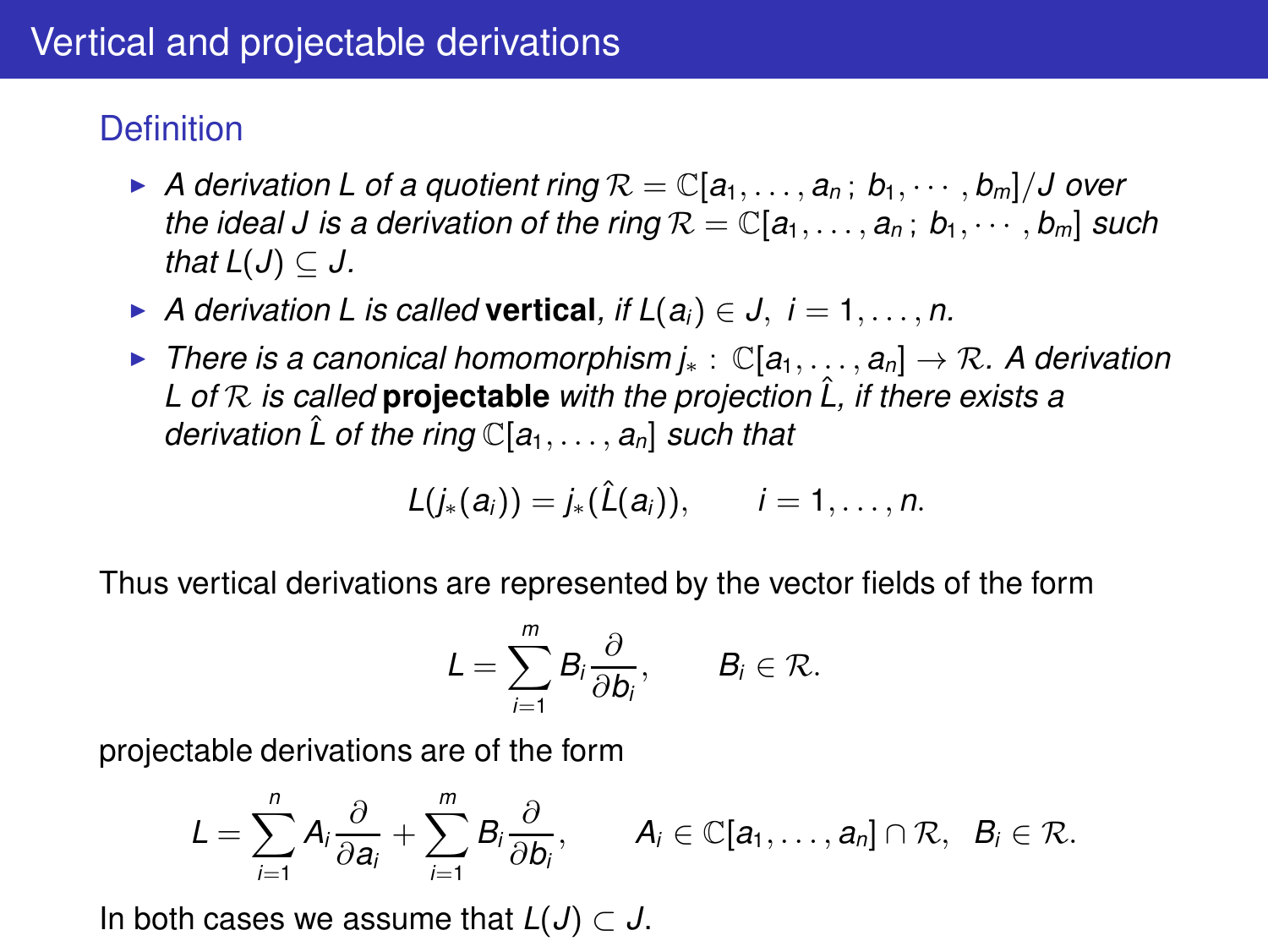The problem of construction of vector fields in  $\mathbb{C}^N, \ x_1 + \cdots + x_N = 0$  which are tangent to the discriminant set

$$
\mathcal{D} = \{ (x_1,\ldots,x_N) \in \mathbb{C}^N \, | \, \Delta = 0 \}, \qquad \Delta = \prod_{i < j} (x_i - x_j)^2
$$

have been solved by Arnold and his group in 1976-1980 (see V.Arnold Singularities of Caustics and Wave Fronts 1996). D.Fuks proposed the method to compute the vector fields using the convolution algebra. Then V.Zakalyukin has shown that there exists a basis of vector fields such that the derivations  $L_0^A$   $\ldots$  ,  $L_{N-2}^A$  acting on the standard symmetric polynomials results in a symmetric matrix

$$
L_{k-2}^A(e_m)=L_{m-2}^A(e_k).
$$

Here we will give a new and short method to solve this problem, as well as we prove Eilbeck's conjecture that

$$
L_k^A(\Delta)=(N-k)(N-k-1)e_k\Delta
$$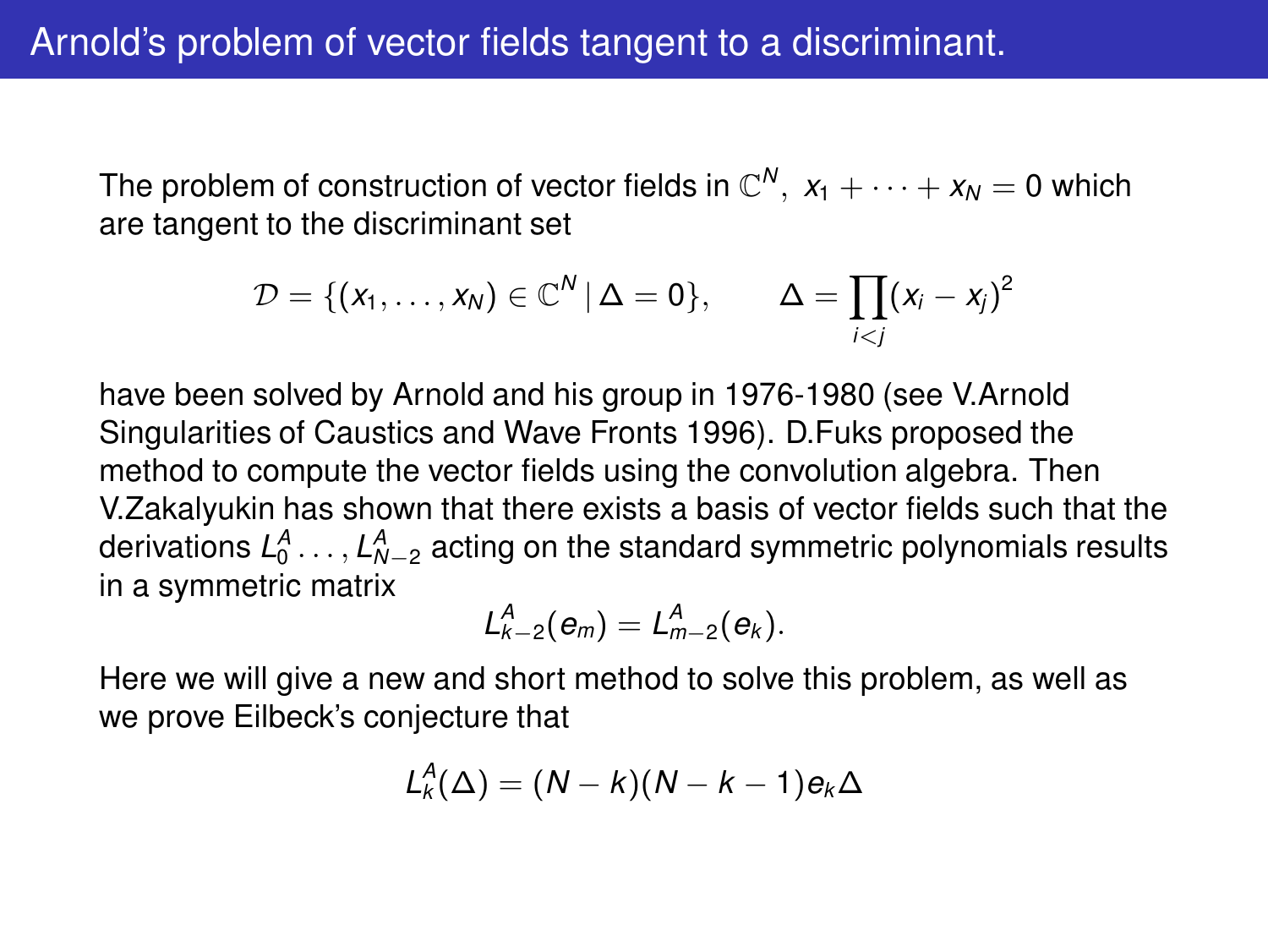# The Newton derivations of  $\mathcal{R}_N = \mathbb{C}[x_1,\ldots,x_N]^{S_N}$

Problem (Arnold): Find derivations  $L_k^A$  of the polynomial ring  $\mathbb{C}[x_1,\ldots,x_N]$  such that

$$
L_k^A: \mathbb{C}[x_1,\ldots,x_N]^{S_N} \mapsto \mathbb{C}[x_1,\ldots,x_N]^{S_N}
$$
  
\n
$$
L_k^A: (\Delta) \mapsto (\Delta),
$$
  
\n
$$
L_{k-2}^A(e_m) = L_{m-2}^A(e_k),
$$
  
\n
$$
L_k^A: (x_1 + \cdots + x_N) \mapsto (x_1 + \cdots + x_N).
$$

∗ ∗ ∗ ∗ ∗ ∗ ∗ ∗ ∗ ∗ ∗ ∗ ∗ ∗ ∗ ∗ ∗ ∗ ∗ ∗ ∗ ∗ ∗ ∗ ∗ ∗ ∗ ∗ ∗ ∗ ∗ ∗ ∗ ∗ ∗ ∗ ∗ ∗ ∗ ∗ ∗∗ Newton polynomials:

$$
p_k = \sum_{i=1}^N x_i^k
$$
,  $k = 0, 1, 2, ...$ 

 $p_0 = N$ ,  $p_1 = e_1 = x_1 + \cdots + x_N$ ,  $p_2 = x_1^2 + \cdots + x_N^2$ , ...

The set  $p_1, \ldots, p_N$  form a basis in the ring of  $S_N$  invariants:

$$
\mathcal{R}_N=\mathbb{C}[x_1,\ldots,x_N]^{S_N}\simeq \mathbb{C}[e_1,\ldots,e_N]\simeq \mathbb{C}[p_1,\ldots,p_N],
$$
  

$$
p_{N+k}=p_{N+k}(p_1,\ldots,p_N),\qquad k=1,2,\ldots
$$

Generating function for Newton's polynomials

$$
\mathcal{N}(t)=\sum_{k=0}^{\infty}p_k t^k=\sum_{i=1}^N\frac{1}{1-tx_i}.
$$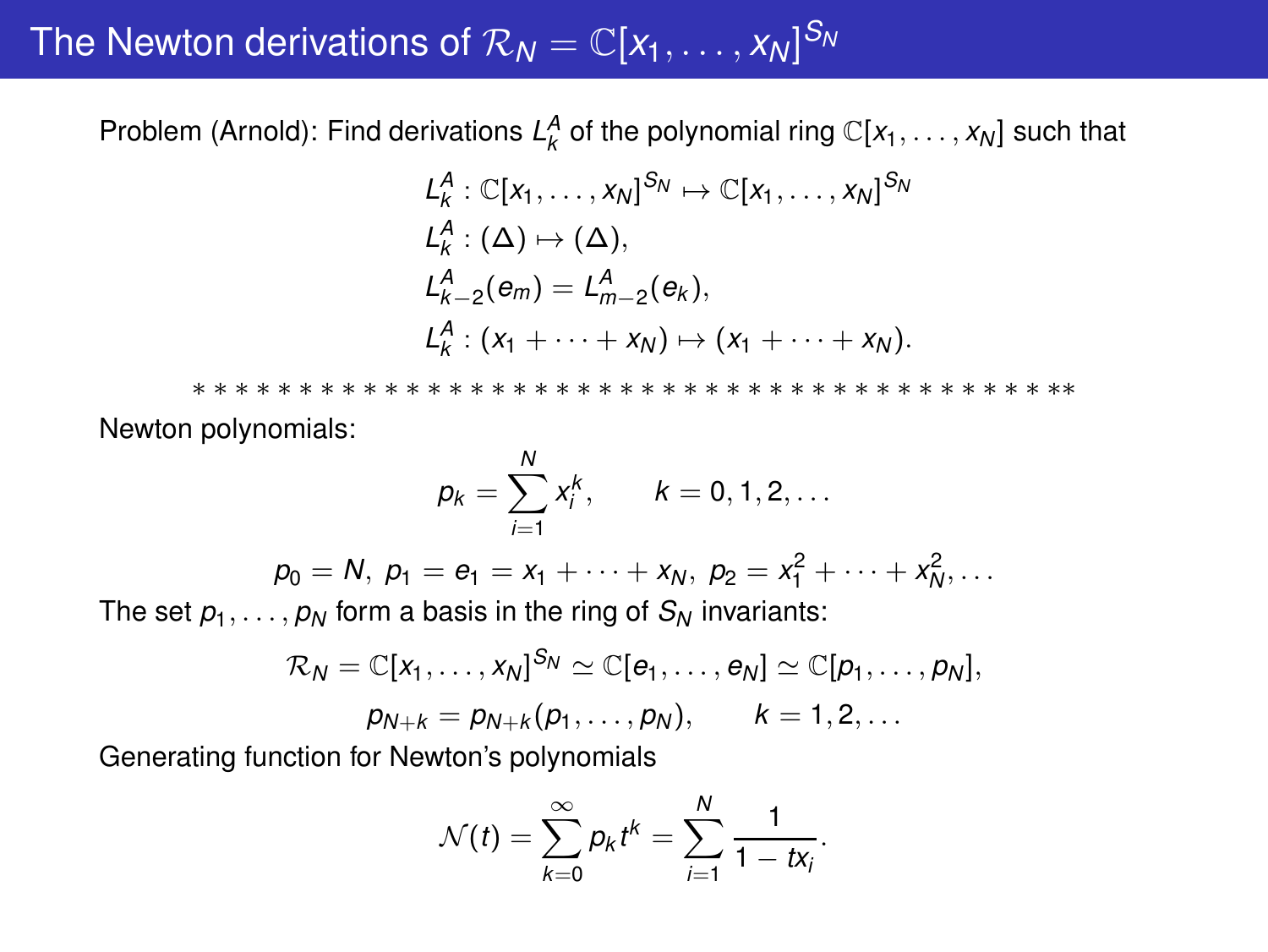### **Definition**

*The derivations of the ring* C[*x*1, . . . , *x<sup>N</sup>* ] *of the form*

$$
L_q^0 = \sum_{i=1}^N x_i^{q+1} \partial_{x_i}, \qquad q = -1, 0, 1, \ldots,
$$

*are called the Newton derivations*

## **Proposition**

*Newton derivations of*  $\mathbb{C}[x_1, \ldots, x_N]$ 

◮ *map symmetric polynomials into symmetric*

$$
L_k^0: \mathbb{C}[x_1,\ldots,x_N]^{S_N} \mapsto \mathbb{C}[x_1,\ldots,x_N]^{S_N}, \quad L_k^0(p_n) = np_{k+n},
$$

◮ *give a faithful representation of the Witt algebra*

$$
[L_m^0, L_n^0] = (n-m)L_{n+m}^0,
$$

◮ *map the discriminant ideal into itself*

$$
L_n^0(\Delta)=\gamma_n^0\Delta,\qquad \gamma_n^0\in\mathbb{C}[x_1,\ldots,x_N]^{S_N}.
$$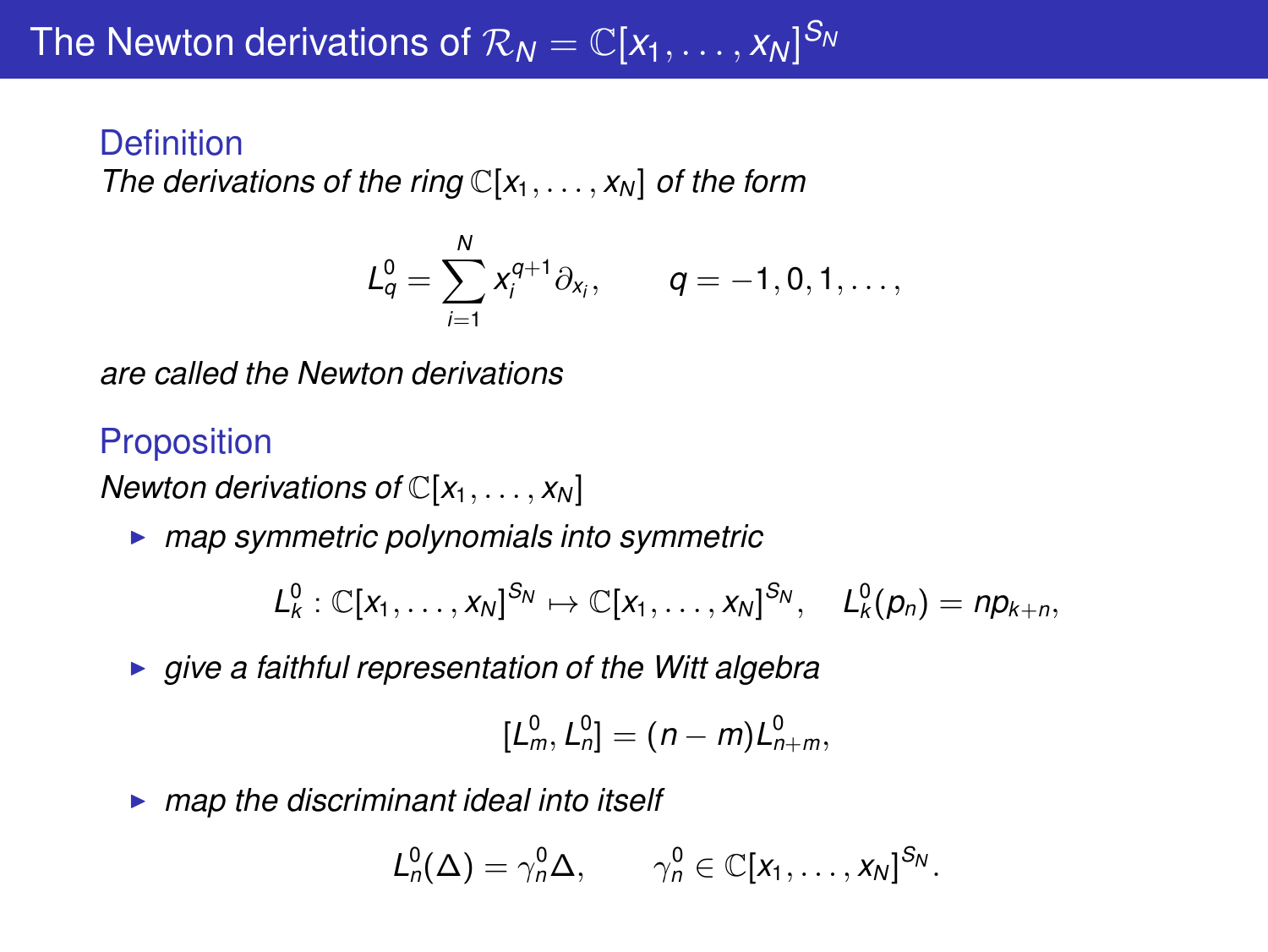### **Corollary**

*For all k*,  $q \in \mathbb{N}$  *and n* = 1, ..., the polynomials  $p_k$ ,  $k = 0, 1, \ldots$ , are related *by*

$$
\sum_{m=1}^N m\bigg(p_{(k+m)}\frac{\partial p_{(q+n)}}{\partial p_m}-p_{(q+m)}\frac{\partial p_{(k+n)}}{\partial p_m}\bigg)=(q-k)p_{(k+q+n)}.
$$

Only the first  $N$  derivations  ${\mathcal L}^0_\kappa,\ k=-1,0,1,\ldots,N-2$  are linearly independent over R*<sup>N</sup>* :

$$
L_n^0=\sum_{s=1}^N w_{n,s}L_{s-2}^0, \qquad w_{n,s}\in \mathcal{R}_N.
$$

They are generators of a free left  $\mathcal{R}_N$ –module.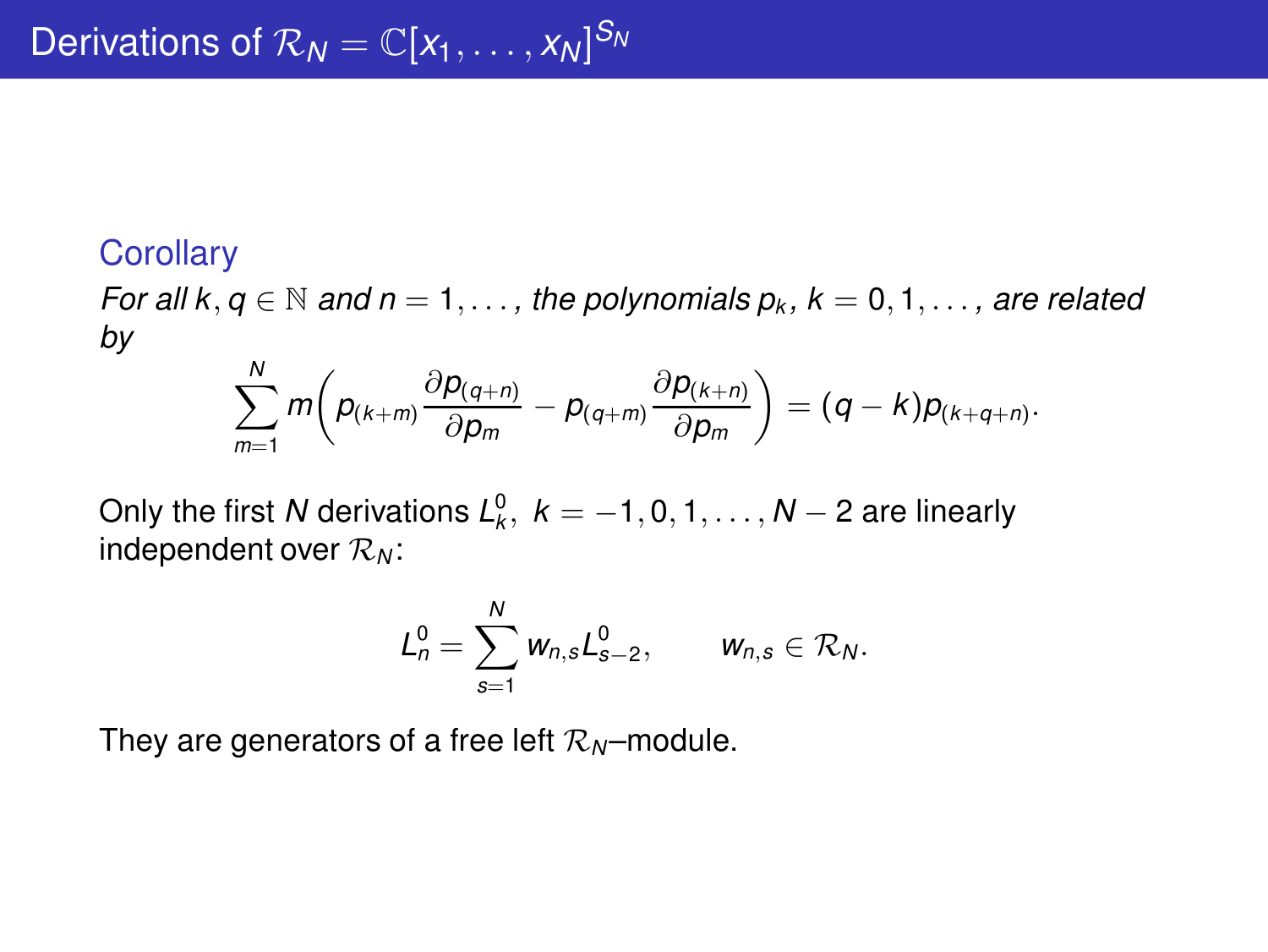## Generating derivations

It is convenient to introduce the generating derivation

$$
L^{0}(t)=\sum_{k=0}^{\infty}t^{k}L_{k-1}^{0}=\sum_{i=1}^{N}\frac{1}{1-x_{i}t}\frac{\partial}{\partial x_{i}}
$$

Then it is easy to verify that

$$
L^{0}(t)(E(\tau)) = -\tau E(\tau) \sum_{i=1}^{N} \frac{1}{(1 - x_{i}t)(1 - x_{i}\tau)}
$$

where  $E(\tau) = \sum_{k=0}^{N} (-\tau)^k e_k = \prod_{i=1}^{N} (1 - x_i \tau)$ . Thus

$$
tE(t)L^{0}(t)(E(\tau)) = -t\tau E(t)E(\tau)\sum_{i=1}^{N}\frac{1}{(1-x_{i}t)(1-x_{i}\tau)}
$$

and therefore the derivations  $\hat{L}^A_k$  generating by the derivation

$$
\hat{L}^{A}(t) = tE(t)L^{0}(t) = \sum_{k=1}^{N} (-1)^{k} \hat{L}_{k-2}^{A} t^{k}
$$

yield a symmetric matrix  $\hat{L}^{A}_{k-2}(\bm{e}_m)=\hat{L}^{A}_{m-2}(\bm{e}_k).$ Derivations  $\hat{L}^{A}_k$ ,  $k = -1, 0, 1, \ldots, N-2$  have properties:  $\hat{L}^A_{k-2} : \mathcal{R}_N \mapsto \mathcal{R}_N; \quad \hat{L}^A_{k-2} : (\Delta) \mapsto (\Delta); \quad \hat{L}^A_{k-2}(\boldsymbol{e}_m) = \hat{L}^A_{m-2}(\boldsymbol{e}_k).$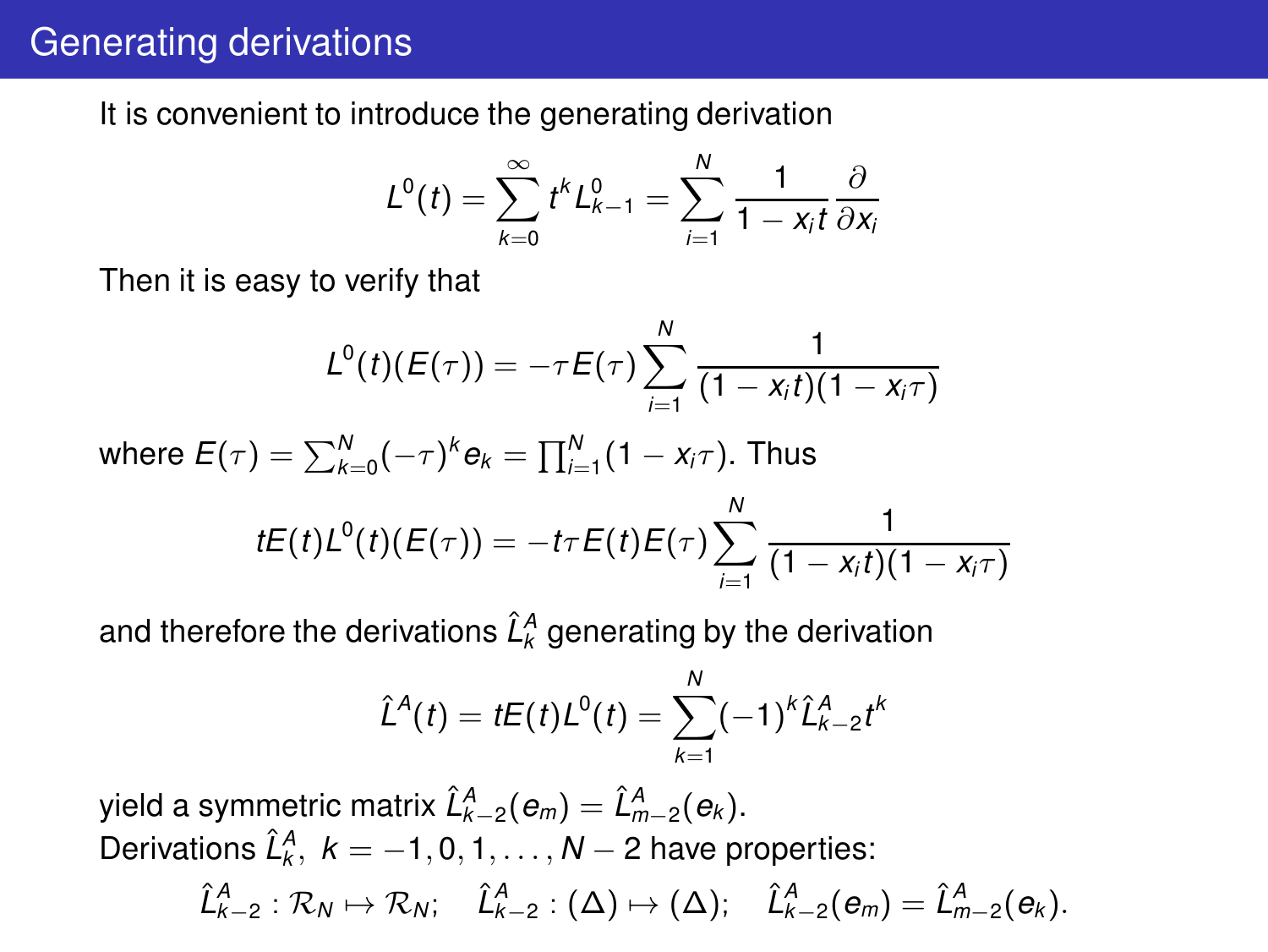## Generating derivation for Arnold's vector fields and Eibeck's conjecture

The missing property (if we wish fit exactly Arnold's derivation) is that

$$
\hat{L}_{k-2}^A(x_1+\cdots+x_N)\not\subset (x_1+\cdots+x_N).
$$

It can be easily corrected: the generating derivation

$$
L^{A}(t) = \hat{L}^{A}(t) + N^{-1}L_{-1}^{0}(E(t))L_{-1}^{0} = \sum_{m=2}^{N} (-1)^{m} t^{m} L_{m-2}^{A}
$$

generates Arnold's derivations.

### Conjecture (Eilbeck)

*The discriminant polynomial*  $\Delta = \prod_{i < j} (x_i - x_j)^2$  is an eigenvector of Arnold's *derivations*

$$
L_k^A \Delta = \gamma_k^A \Delta, \qquad k = 0, 1, \dots, N-2
$$

*where*

$$
\gamma_k^A = (N-k)(N-k-1)e_k, \quad k = 0, 1, 2, \ldots N-2.
$$

**Proof:**

$$
\sum_{m=2}^N (-1)^m t^m L_{m-2}^A \Delta = L^A(t) \Delta = \gamma^A(t) \Delta,
$$

where

$$
\gamma^{A}(t)=t^{2}(t^{2}E_{t}(t)-2t(N-1)E_{t}(t)+N(N-1)E(t))=t^{2}\sum_{k=0}^{N-2}(-1)^{k}t^{k}(N-k)(N-k-1)e_{k}.
$$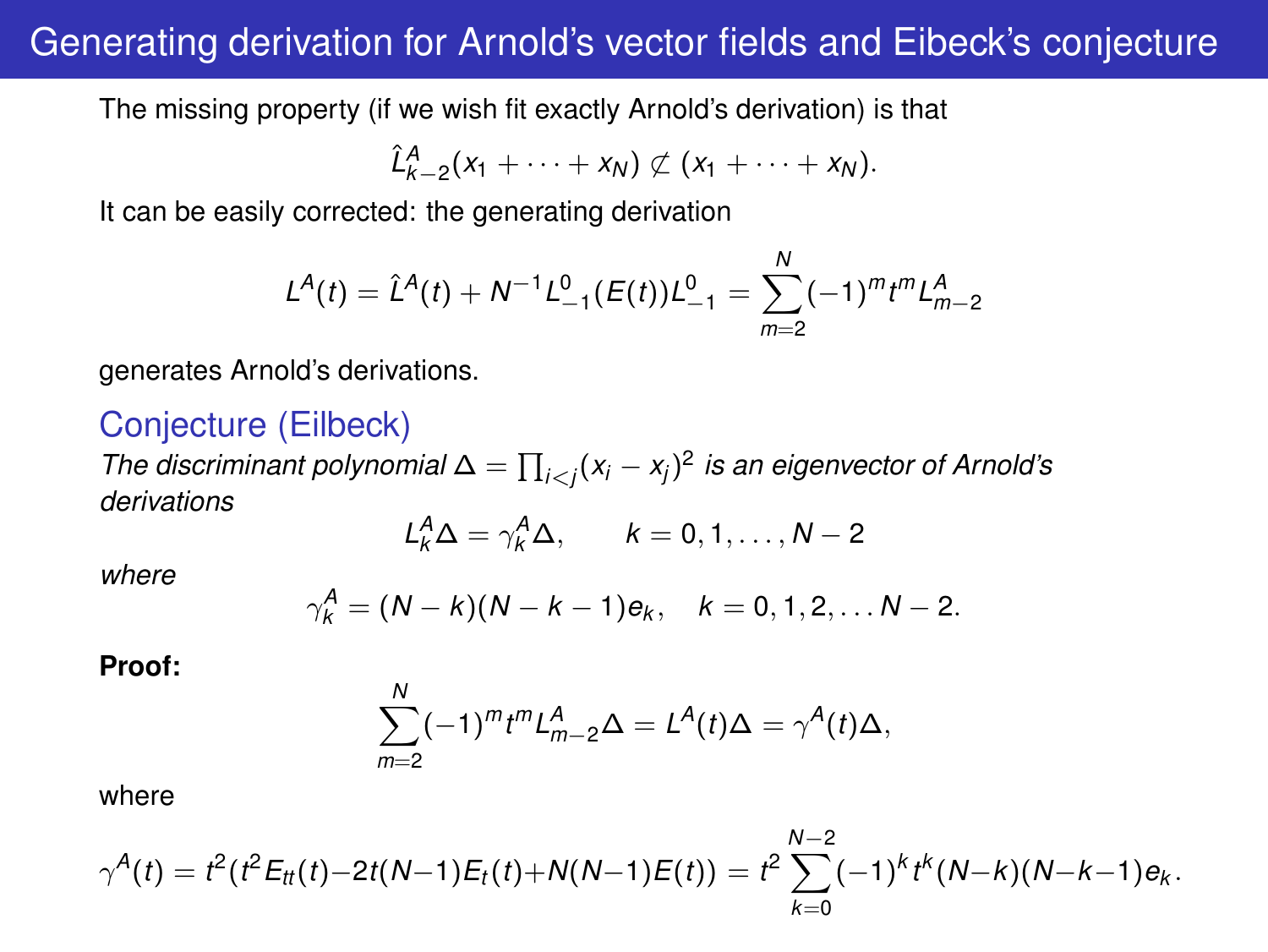# Projectable tangent vector fields on  $\text{Sym}^2(\mathcal{V})$

Newton derivations

$$
\mathcal{L}^0(t)=\sum_{k=0}^{\infty} t^k \mathcal{L}_{2k-2}^0=\sum_{i=1}^N \frac{2}{1-tx_i}\frac{\partial}{\partial x_i},\quad \mathcal{L}_{2q}^0=2\sum_{i=1}^N x_i^{q+1}\frac{\partial}{\partial x_i},\qquad q=-1,0,1,\ldots,
$$

do not represent tangent vector fields to  $\mathrm{Sym}^2(\mathcal{V})$ 

$$
\mathcal{L}_{2q}^{0}(J_{W})\not\subset J_{W}.
$$

They can be "corrected":

### Proposition

There is a unique lift of the Newton derivations  $\mathcal{L}_{2k}^0$  sach that the vector fields  $\mathcal{L}_{2k}, k = -1, 0, 1, \ldots$  *are:* 

> *tangent to* Sym<sup>*m*</sup>( $V$ ) :  $\qquad \qquad$   $\mathcal{L}_{2k}(J_W) \subset J_W$ , *represent the Witt algebra:*  $[\mathcal{L}_{2k}, \mathcal{L}_{2n}] = 2(n-k)\mathcal{L}_{2(n-k)}$ .

*The derivations*  $\mathcal{L}_{2k}$  *are generated by* 

$$
\mathcal{L}(t) = \sum_{k=0}^{\infty} t^k \mathcal{L}_{2k-2} = \sum_{i=1}^{N} \frac{2}{1 - tx_i} \frac{\partial}{\partial x_i} + \sum_{s=1}^{m} \left( \frac{2}{1 - tx_s} \frac{\partial}{\partial x_s} + \frac{t \gamma_s \mathcal{N}(t)}{1 - t \gamma_s} \frac{\partial}{\partial x_s} \right)
$$

*where*  $N(t)$  *is the generating function of the Newton polynomials* 

$$
\mathcal{N}(t)=\sum_{i=1}^N\frac{1}{1-tx_i}.
$$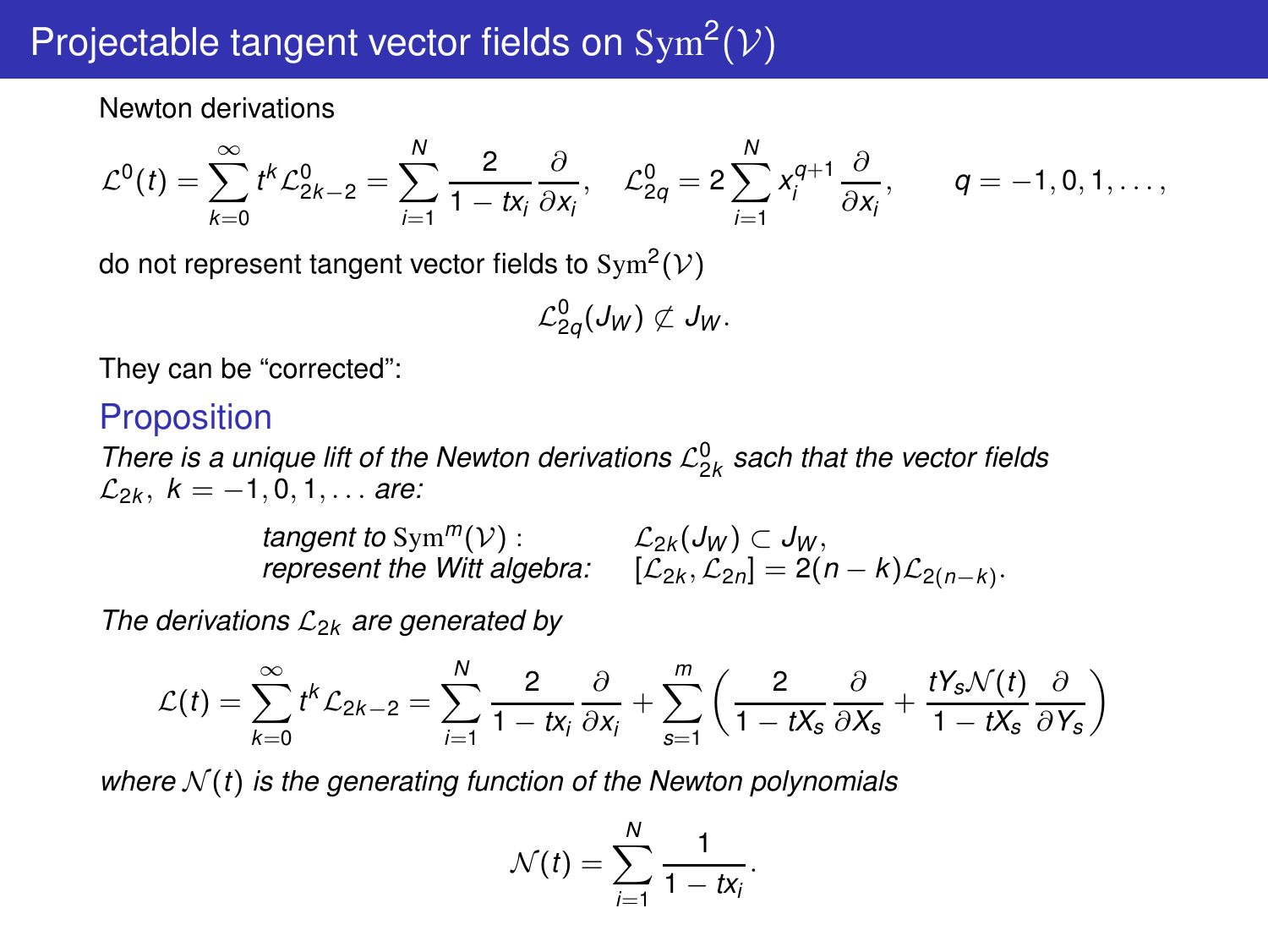#### Lemma

*Let F*(*X*, *Y*) *be a twice differentiable function. Let D<sup>k</sup> be defined as*

$$
D_k = \partial_{Y_k}(F(X_k,Y_k))\partial_{X_k} - \partial_{X_k}(F(X_k,Y_k))\partial_{Y_k}, \qquad k=1,2.
$$

*and*

$$
\mathcal{L}^{*1} = \frac{D_1 - D_2}{X_1 - X_2}, \qquad \mathcal{L}^{*2} = \frac{X_2 D_1 - X_1 D_2}{X_1 - X_2}.
$$

Then the vector fields  $\mathcal{L}^{*1}, \mathcal{L}^{*2}$ 

► *commute*  $[{\cal L}^{*1}, {\cal L}^{*2}] = 0$ *,* 

 $\triangleright$  *map symmetric*  $(X_1, Y_1) \leftrightarrow (X_2, Y_2)$  functions into symmetric, *and functions*  $F(X_k, Y_k)$ *,*  $k = 1, 2$  *are in their kernel space*  $(\mathcal{L}^i(F(X_j,Y_j))=0).$ 

#### Lemma

*Let all roots of the polynomial*  $P(X)$  *be distinct and*  $J_\pi = (Y^2 - P(X))$  *be the ideal in*  $\mathbb{C}[X, Y]$ *. Then any derivation D of the quotient ring*  $\mathbb{C}[X, Y]/J_{\pi}$  *can be represented in the form D =*  $aD^*$ *, where*  $a \in \mathbb{C}[X, Y]/J_\pi$  *and* 

$$
D^* = 2Y\partial_X + \partial_X(P(X))\partial_Y.
$$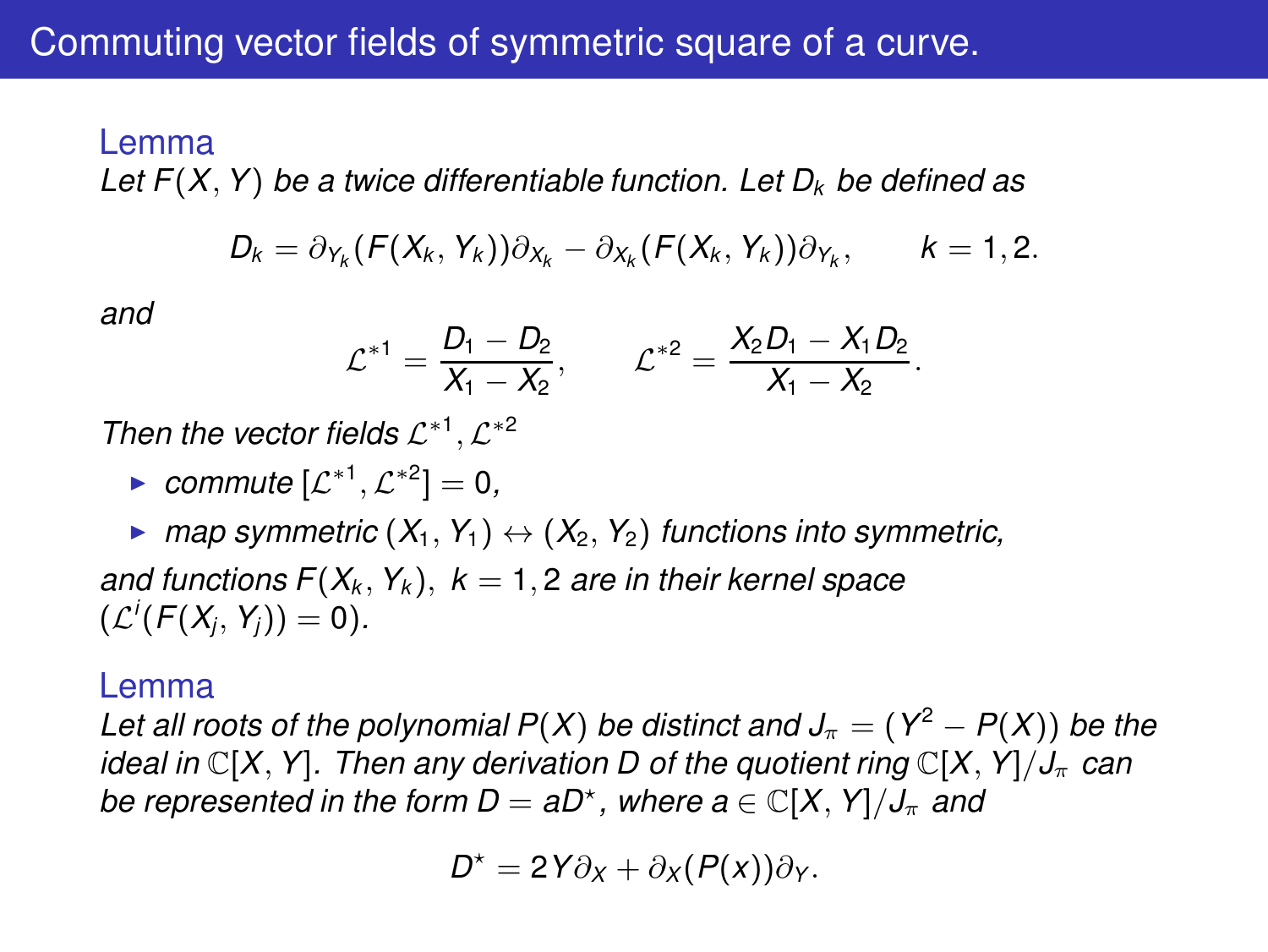# Commuting vector fields on  $\text{Sym}^2(\mathcal{V})$ .

Taking  $F(X_j,Y_j)=\pi_j$  we obtain two commuting vector fields on  $\mathrm{Sym}^2(\mathcal{V})$  (and derivations on the corresponding coordinate rings).

What is surprising is that  $\mathcal{L}_{N-4}^* = \mathcal{L}^{*1}, \mathcal{L}_{N-2}^* = \mathcal{L}^{*2}$  are polynomial derivations in variables  $u_2, u_4, v_{N-2}, v_N$ .

**Example:** For example in the case  $N = 5$  we get

$$
\mathcal{L}_1^* = \phantom{0} 4u_3\partial_{u_2} + (5u_2^2 + u_4 + 2y_4)\partial_{u_3} + 8u_5\partial_{u_4} + (5u_2^3 + 5u_2u_4 + 6u_2y_4 - 4y_6)\partial_{u_5}
$$

$$
\mathcal{L}_3^* = 4(u_5 - u_2 u_3)\partial_{u_2} - 4(u_3^2 - u_2 u_4 - u_2 y_4 + y_6)\partial_{u_3} + 8(u_3 u_4 - u_2 u_5)\partial_{u_4} +
$$

$$
(u_4^2 - 5u_2^4 + 4u_3u_5 - 6u_2^2y_4 + 2u_4y_4 + 4u_2y_6)\partial_{u_5}
$$

#### Proposition

Derivations  $\mathcal{L}_0, \mathcal{L}_2, \mathcal{L}_4, \mathcal{L}_6$  and  $\mathcal{L}_1^*, \mathcal{L}_3^*$  form a polynomial Lie algebra, which is *isomorphic to the polynomial Lie algebra of vector fields on the Jacobian of genus 2.*

Now it is not surprising that *u*<sup>2</sup> provides algebra-geometric solution to the KdV equation. Denoting  $u := 8u_2, \; (\mathcal{L}_1^*)^k(u) = \partial_x^k u, \mathcal{L}_3^*(u) = \partial_t u$  we get

$$
8u_t = u_{xxx} - 6uu_x,
$$
  

$$
128y_4u_x + u_{xxxx} - 10uu_{xxx} - 20u_xu_{xx} + 30u^2u_x = 0.
$$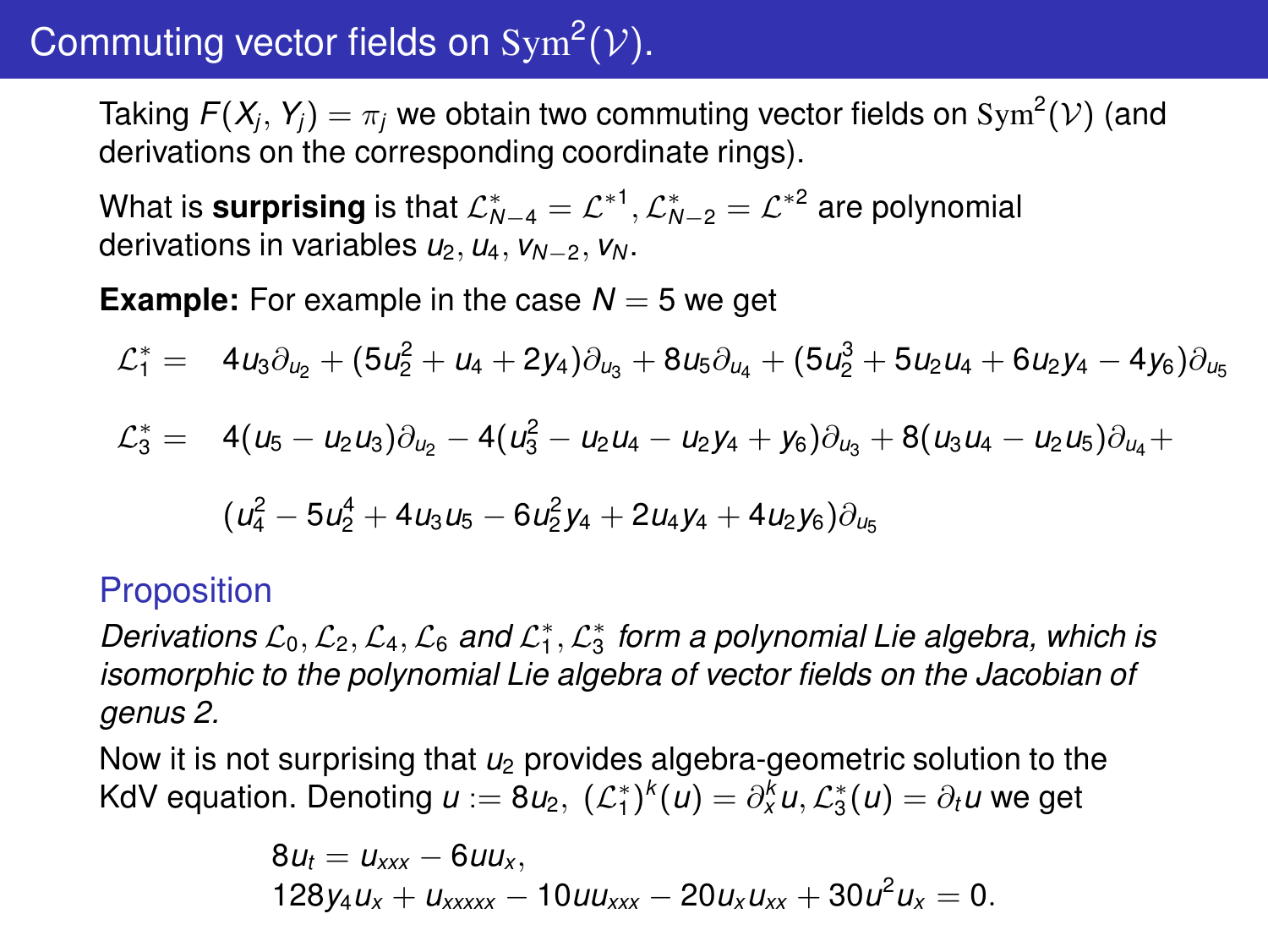Commuting vector fields  $\Leftrightarrow$  compatible dynamical systems.  $N = 3$  – Elliptic case:

$$
Y^2=X^3+\lambda_4X+\lambda_6.
$$

Let  $\mathcal{L}_{-1}^* f = f'$  and  $\mathcal{L}_1^* f = \dot{f}$ . We get two dynamical systems:

$$
u'_2 = 2v_1; \t u'_4 = 4v_3; \t v'_1 = 1; \t v'_3 = 3u_2; \n\dot{u}_2 = u_2v_1 - v_3; \t \dot{u}_4 = -2(u_4v_1 - u_2v_3); \t \dot{u}_1 = -u_2 + v_1^2; \n\dot{u}_3 = \frac{1}{2}(3u_2^2 - u_4 - 2v_1v_3).
$$

They commute and have two common first integrals:

$$
\lambda_4 = v_1 v_3 - \frac{1}{4} (3u_2^2 + u_4);
$$
  

$$
\lambda_6 = \frac{1}{4} (v_3^2 - 2u_2 v_1 v_3 + u_2^3 - u_2 u_4 + u_4 v_1^2).
$$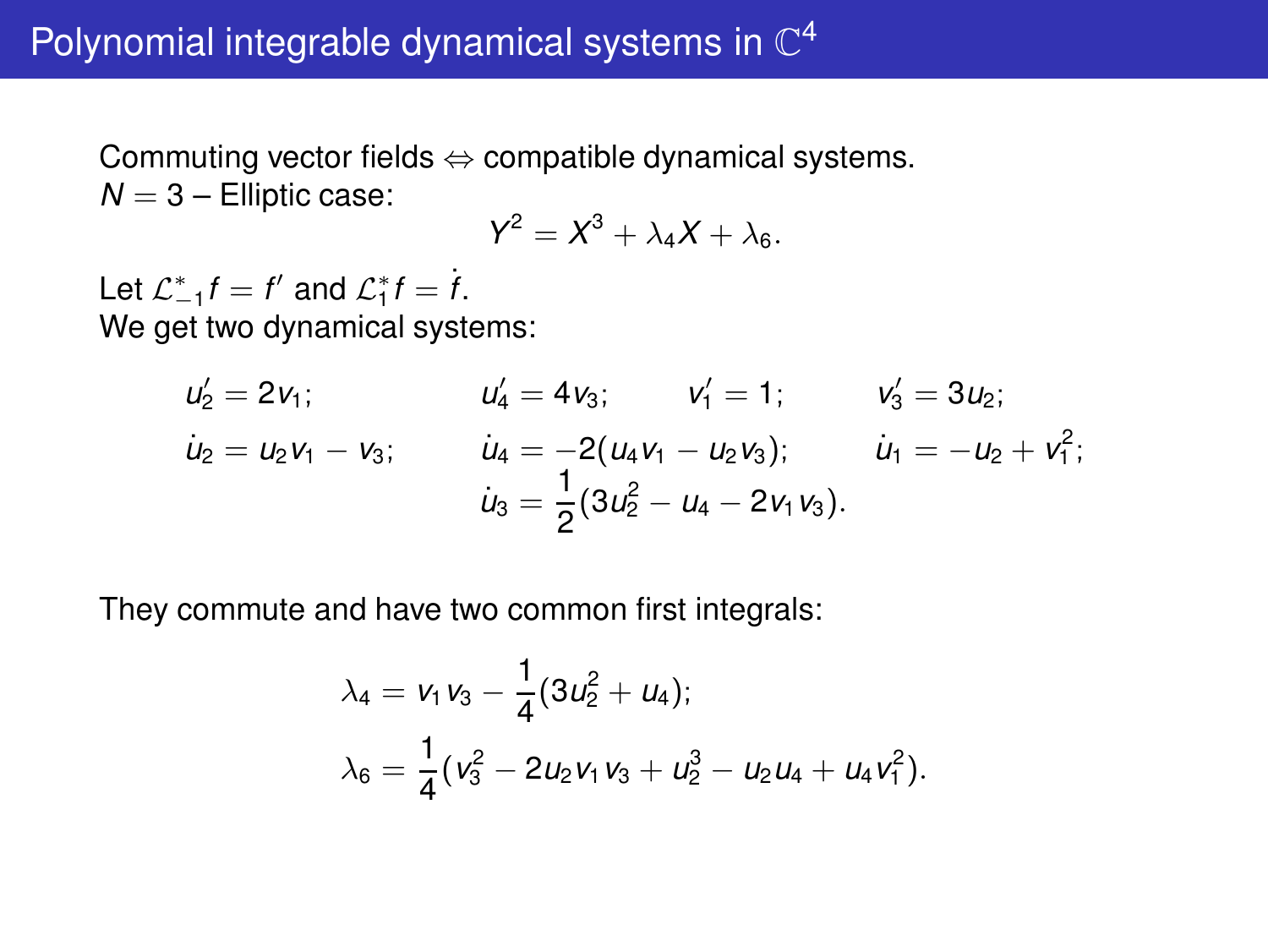## Polynomial integrable dynamical systems in  $\mathbb{C}^4$

In the original coordinates  $(X_1, Y_1, X_2, Y_2)$  we get rational dynamical systems

$$
X'_1 = 2 \frac{Y_1}{X_1 - X_2};
$$
  
\n
$$
X'_2 = 2 \frac{Y_2}{X_2 - X_1};
$$
  
\n
$$
\dot{X}_1 = 2 \frac{X_2 Y_1}{X_1 - X_2};
$$
  
\n
$$
\dot{X}_2 = 2 \frac{X_2 Y_1}{X_2 - X_1};
$$
  
\n
$$
\dot{X}_3 = 2 \frac{X_1 Y_2}{X_2 - X_1};
$$
  
\n
$$
\dot{X}_4 = 2 \frac{X_1 Y_2}{X_2 - X_1};
$$
  
\n
$$
\dot{Y}_2 = \frac{X_1 (3X_2^2 + \lambda_4)}{X_2 - X_1};
$$
  
\n
$$
\dot{Y}_3 = \frac{X_1 (3X_2^2 + \lambda_4)}{X_2 - X_1}.
$$

which can be integrated in the elliptic functions:

$$
X_1 = \wp(z_1 + z_1^0); \ \ Y_1 = \wp'(z_1 + z_1^0); \ \ X_2 = \wp(z_2 + z_2^0); \ \ Y_2 = \wp'(z_2 + z_2^0),
$$

where  $z_1^0$  and  $z_2^0$  are arbitrary constants.

The cases  $\mathcal{N}=5,6$  we have  $\mathrm{Sym}^2(\mathcal{V})\simeq \mathrm{Jac}(\mathcal{V})$  and the corresponding dynamical systems can be integrated in the Abelian functions of genus 2. The case  $N = 5$  corresponds to Dubrovin's system on the Jacobian for  $q = 2$ .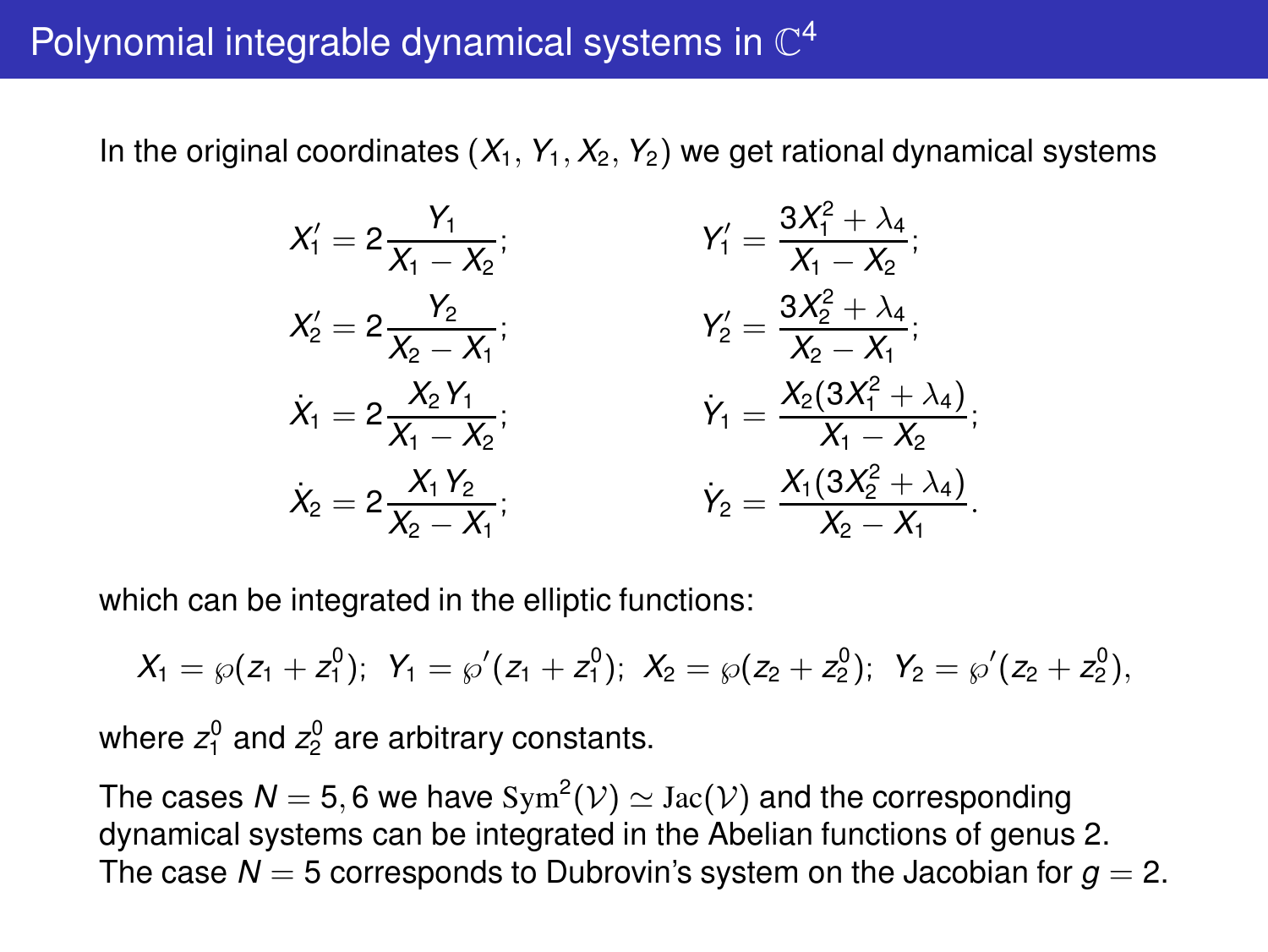## Polynomial integrable dynamical system in  $\mathbb{C}^4$  for  $N=7$ .

The first nontrivial case is  $N = 7$  ( $g = 3$ ). The polynomial dynamical system in  $\mathbb{C}^4$  corresponding to the curve

$$
V_\lambda=\{(X,Y)\in\mathbb{C}^2\colon\, Y^2=X^7+y_4X^5+\ldots-y_{14}\},
$$

are of the form:

$$
\mathcal{L}_3^* u_2 = v_5, \qquad \mathcal{L}_3^* u_4 = v_7, \n\mathcal{L}_3^* v_5 = 3u_4^2 + 35u_2^4 + 42u_2^2u_4 + 2y_4(u_4 + 5u_2^2) - 4y_6u_2 + y_8, \n\mathcal{L}_3^* v_7 = 14(3u_2^5 + 3u_2u_4^2 + 10u_2^3u_4) + 20y_4(u_2u_4 + u_2^3) -\n- 4y_6(u_4 + 3u_2^2) + 6y_8u_2 - 2y_{10}.
$$

$$
\mathcal{L}_5^* u_2 = u_2 v_5 - \frac{1}{2} v_7, \qquad \mathcal{L}_5^* u_4 = u_2 v_7 - 2 u_4 v_5, \n\mathcal{L}_5^* v_5 = v_5^2 + 14 u_2^5 - 18 u_2 u_4^2 - 28 u_2^3 u_4 - 8 y_4 u_2 u_4 + 2 y_6 (u_2^2 + u_4) - \\ - 2 y_8 u_2 + y_{10}, \n\mathcal{L}_5^* v_7 = 35 u_2^6 - 63 u_2^2 u_4^2 + 35 u_2^4 u_4 - 7 u_4^3 + 5 y_4 (3 u_2^4 - 2 u_2^2 u_4 - u_4^2) - \\ - 8 y_6 (u_2^3 - u_2 u_4) + 3 y_8 (u_2^2 - u_4) - y_{12}.
$$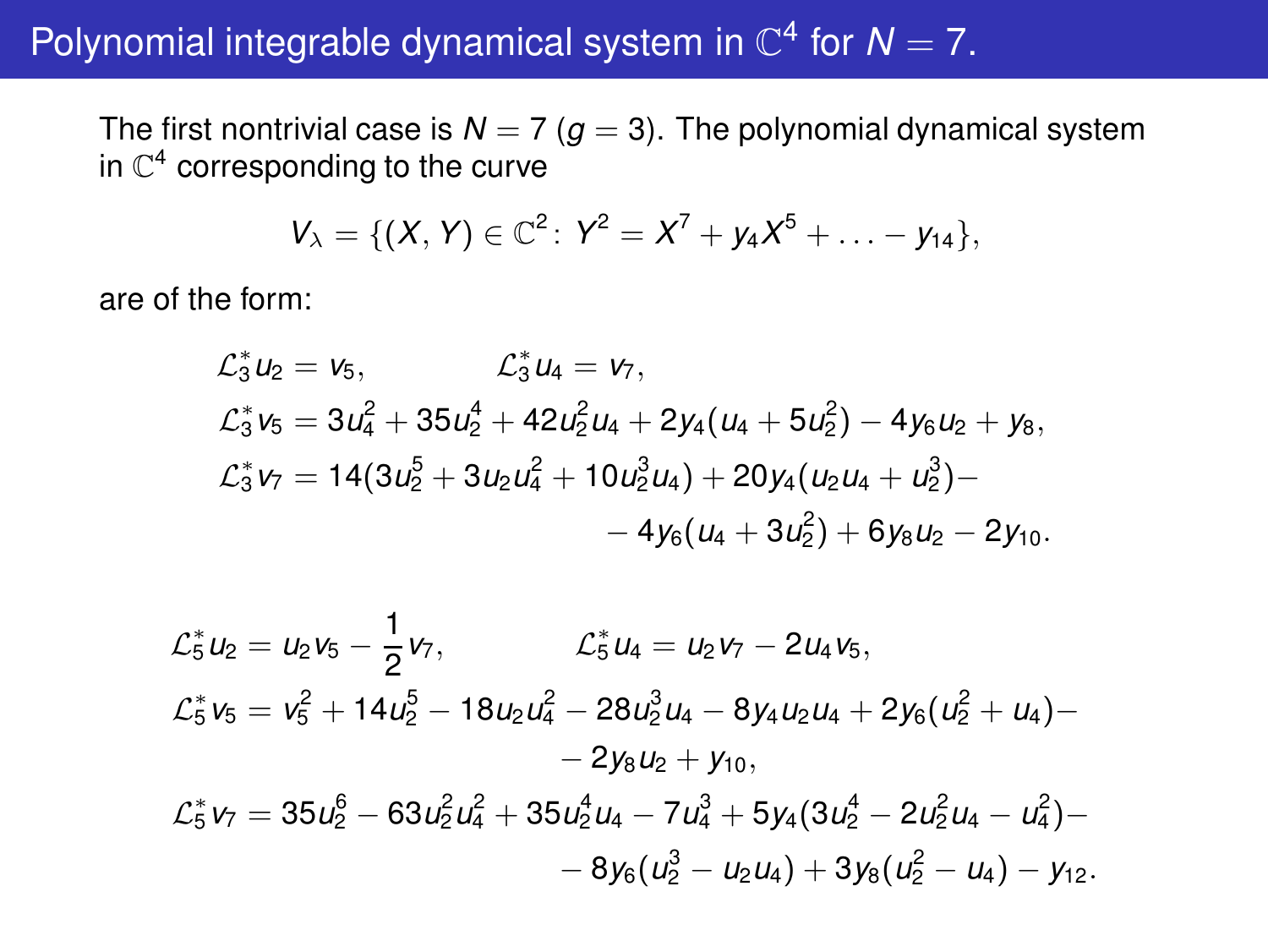These two compatible systems possess two common first integrals:

$$
y_{12} = v_5v_7 - (7u_2^6 + 35u_2^4u_4 + u_4^3 + 21u_2^2u_4^2) -- y_4(5u_2^4 + u_4^2 + 10u_2^2u_4) + 4y_6(u_2^3 + u_2u_4) -- y_8(3u_2^2 + u_4) + 2y_{10}u_2,
$$

$$
\begin{aligned} y_{14} & = -\frac{1}{4}v_7^2 - u_4v_5^2 + u_2^7 + 21u_2^5u_4 + 35u_2^3u_4^2 + 7u_2u_4^3 + \\ & + y_4(u_2^5 + 10u_2^3u_4 + 5u_2u_4^2) - y_6(u_2^4 + u_4^2 + 6u_2^2u_4) + \\ & + y_8(u_2^3 + 3u_2u_4) - y_{10}(u_2^2 + u_4) + y_{12}u_2. \end{aligned}
$$

These systems can be integrated in meromorphic functions on  $\sigma$ -divisor of the hyperelliptic curve of genus  $g = 3$  [recent paper by Victor Buchstaber and Takanori Ayano]. They cannot be integrated in the Abelian  $2q = 6$  periodical functions! A new class of functions is required.